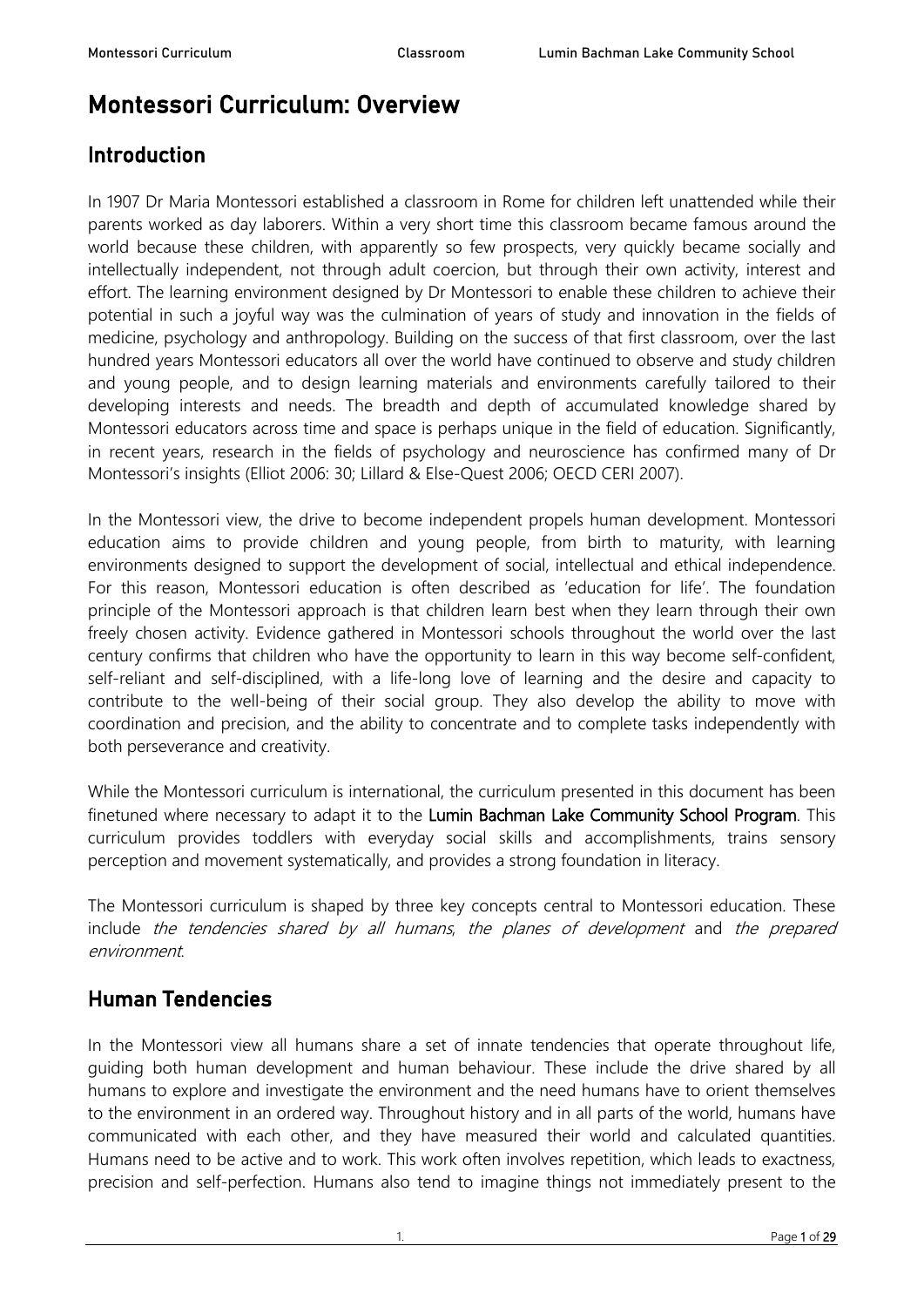senses. To feed their imagination, humans build a mental inventory of ordered ideas they have abstracted from their environment. Abstract ideas are the basis of human reasoning and judgement.

Because these tendencies are found in all human beings, regardless of their age, and the place and time in which they live, Dr Montessori called them 'human tendencies'. To optimize learning and development, Montessori educators take these tendencies into account as they design learning environments for each plane of development.

# Planes of Development

Dr Montessori outlined four consecutive planes, or stages, of development from birth to maturity, each plane spanning approximately six-years. At each plane of development children and young people display intellectual powers, social orientations and creative potential unique to that stage. Each plane is characterized by the way children in that plane learn, building on the achievements of the plane before and preparing for the one to follow. The timing and nature of the transition between planes vary from individual to individual.

- The first plane of development is the period from birth to, approximately, age six. During this stage children are sensory explorers, learning to become functionally independent in their immediate environment and community. Children at this stage construct their own intellect by absorbing every aspect of their environment, language and culture.
- The second plane of development is the period from, approximately, six to twelve years. The developmental focus of this period is intellectual independence, hand in hand with the development of ethics and social responsibility. During this stage children become conceptual explorers. They use reasoning, abstract thought and imagination to explore and develop their understanding of the world.
- From age twelve to eighteen young people become humanistic explorers seeking to understand their place in society, and to contribute to society. They have a huge capacity for creative expression, and their style of learning becomes more practical and experiential, an approach they use to explore previously introduced concepts in more depth and in real-life contexts.
- From eighteen to twenty-four young adults develop specialist knowledge and skills, preparing them to take their place in the world and to establish social and economic independence.

For each plane of development there is a specific Montessori learning environment. Montessori environments for each plane maintain distinctive Montessori characteristics, including freedom of choice and movement, and an emphasis on independent exploration and self-directed learning. At the same time the design of each environment is customised to the specific needs, interests and potential of each developmental stage.

Within each plane of development there are periods during which children and young people display intense interest in a particular activity or aspect of the environment. These periods were called by Dr Montessori *sensitive periods* for learning, especially in the context of early childhood. The sensitive period for language, for example, is active during the first plane of development from birth to six years. This sensitive period provides a window of opportunity that enables children to learn language with ease and enjoyment. If, for any reason, a child does not learn to speak during this time, the sensitive period disappears and the learning of language requires much greater effort. The particular learning sensitivities and needs of children at each stage of development are reflected in the design of the Montessori environment and in the resources and activities prepared for that stage of development.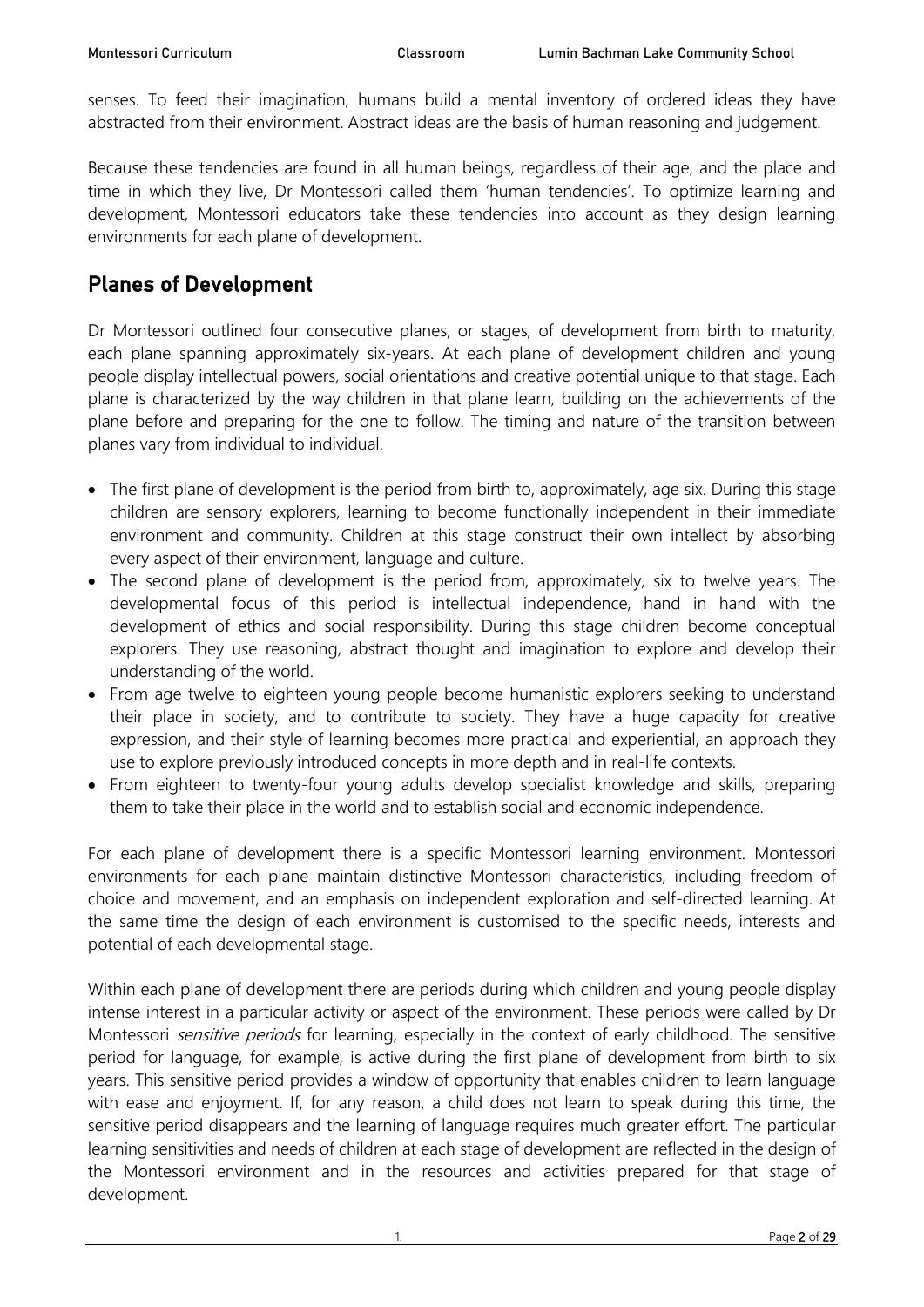# The Prepared Environment

Montessori learning environments are prepared to enable infants, children and young people to learn through their own activity. As much freedom and independence as possible is given for their age and stage, in other words a level of freedom matched to their ability to regulate and discipline themselves. They are also provided with resources and activities that capture their interest and initiate cycles of purposeful activity requiring concentration and judgement.

In the Montessori view the development of infants, children and young people is stimulated by action, and interaction, within their environment. What is offered in the environment will, thus, largely determine how children develop intellectually, emotionally and spiritually. Educational research in recent decades, drawing on theories of place developed by cultural geographers, resonates with the significance Montessori educators over the last century have given to the role of the environment in human development (Ellis 2005; Tuan 1977).

The essential components of a Montessori learning environment are:

- the infants, children or young people
- the trained adults
- the physical surroundings, including the specially designed Montessori educational material.

Montessori learning environments are prepared to nurture children's natural tendency to work and their love of learning. They provide opportunities for children to engage in spontaneous, purposeful activities under the guidance of a trained adult. The design of a Montessori learning environment has four dimensions.

- The physical environment is characterised by furniture and implements, matched to the size and strength of the children, and by distinctive educational materials designed to precise specifications and matched to developmental stage.
- The social environment comprises a multi-age peer group, a trained teacher and trained teaching assistants as required. This dimension of the environment is designed so infants, children and young people can develop both as individuals and as social beings. It includes real-life activities that link them in meaningful ways to their home, community and culture, as well as activities that develop a concept of their place in the world and the wider Universe.
- The time environment is designed to give children the time they need to develop. Wherever possible the school day is made up of unbroken three-hour work periods, so children are able to follow their interests and to achieve their learning goals without being interrupted.
- The emotional environment is prepared so children always feel safe, secure and confident enough to follow their interests and to engage in deep concentration.

Preparation of the learning environment is a fundamental task of the Montessori teacher. This task is summarized by Mooney (2000: 29) in the following way:

Montessori urged teachers not to interfere with the child's patterns and pace of learning. She thought it was the teacher's job to prepare the environment, provide appropriate materials, and then step back and allow time and space to experiment. Open ended scheduling, with large blocks of time for free work and play, is part of Montessori's legacy.

#### Developmental Opportunities in the Prepared Environment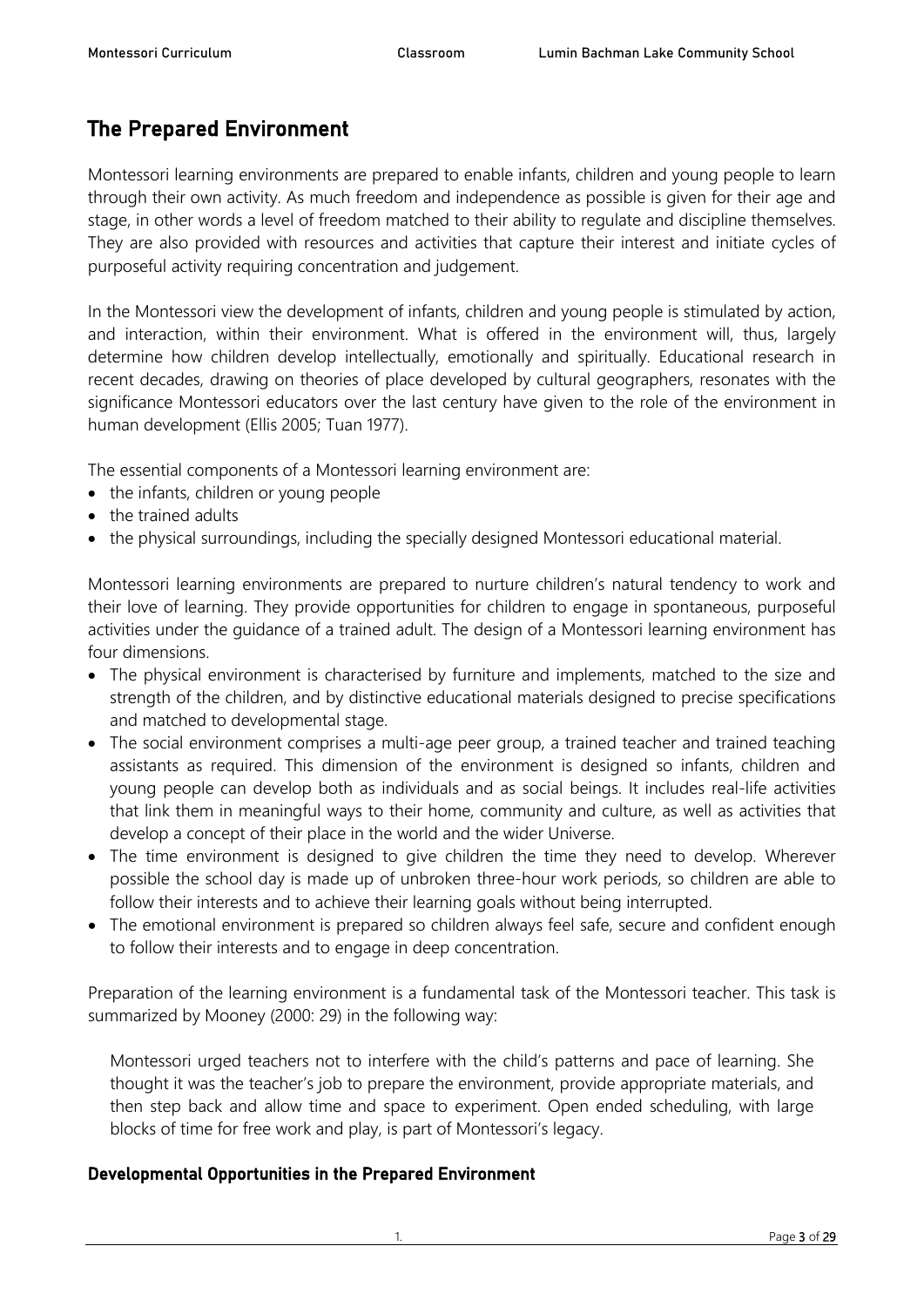A Montessori prepared environment provides a range of developmental opportunities incorporating movement, challenging work, concentration and freedom.

#### Movement

Montessori environments are prepared to reflect the understanding that movement is necessary for learning. From birth children strive to construct and refine two types of movement:

whole body movement and gross motor equilibrium

refinement of movement of the hand and fine motor hand-eye coordination.

The goal for young children is to bring both types of movement gradually under the control of the mind. Bringing movement under control of the mind is the foundation stone of the independence children and young people continue to develop throughout their formative years.

#### Work

Montessori educators describe the spontaneous activity of infants, children and young people as work. When their activity is freely chosen and purposeful, children focus their attention on the activity in order to repeat and perfect what they are doing. As they work, they build their powers of concentration and judgement. Work of this type does not result from external direction; instead it arises out of children's interest, often linked to a sensitive period. This type of activity was described by Dr Montessori as 'work' in recognition of the sense of purpose infants, children and young people display during the activity and to lend dignity to the enormous task of creative self-construction that infants, children and young people are undertaking as they work. Montessori learning environments provide motives for purposeful work that engages and supports development.

#### **Concentration**

When children concentrate, they are integrating all elements of their personality - movement, attention and judgement. They also build confidence in themselves and their ability to act on the world. In the Montessori view, concentration is a natural state of childhood, and, therefore, attainable by all children. The ability to concentrate learned in early childhood becomes a valuable attribute that greatly enhances the educational experience of older children and adolescents. Deep concentration, at all ages and stages, is more likely to occur when interest reflecting developmental need guides the choice of activity.

#### Freedom

From birth children are deeply interested in everything around them. They are driven to explore their world in the service of their own development. If they are to respond to this drive, children need the freedom to explore and discover their environment independently, and to engage their full attention on what interests them with a minimum of interference and interruption.

When infants, children and young people are given freedom in Montessori educational environments, they are free to think for themselves, to make judgements, and to manage the consequences of those judgements. They are free to expand their independence and to take responsibility commensurate with their level of independence.

In Montessori environments infants, children and young people are free to:

- choose activities from among those previously introduced
- work with activities for as long as their interest dictates and until an internal satisfaction is achieved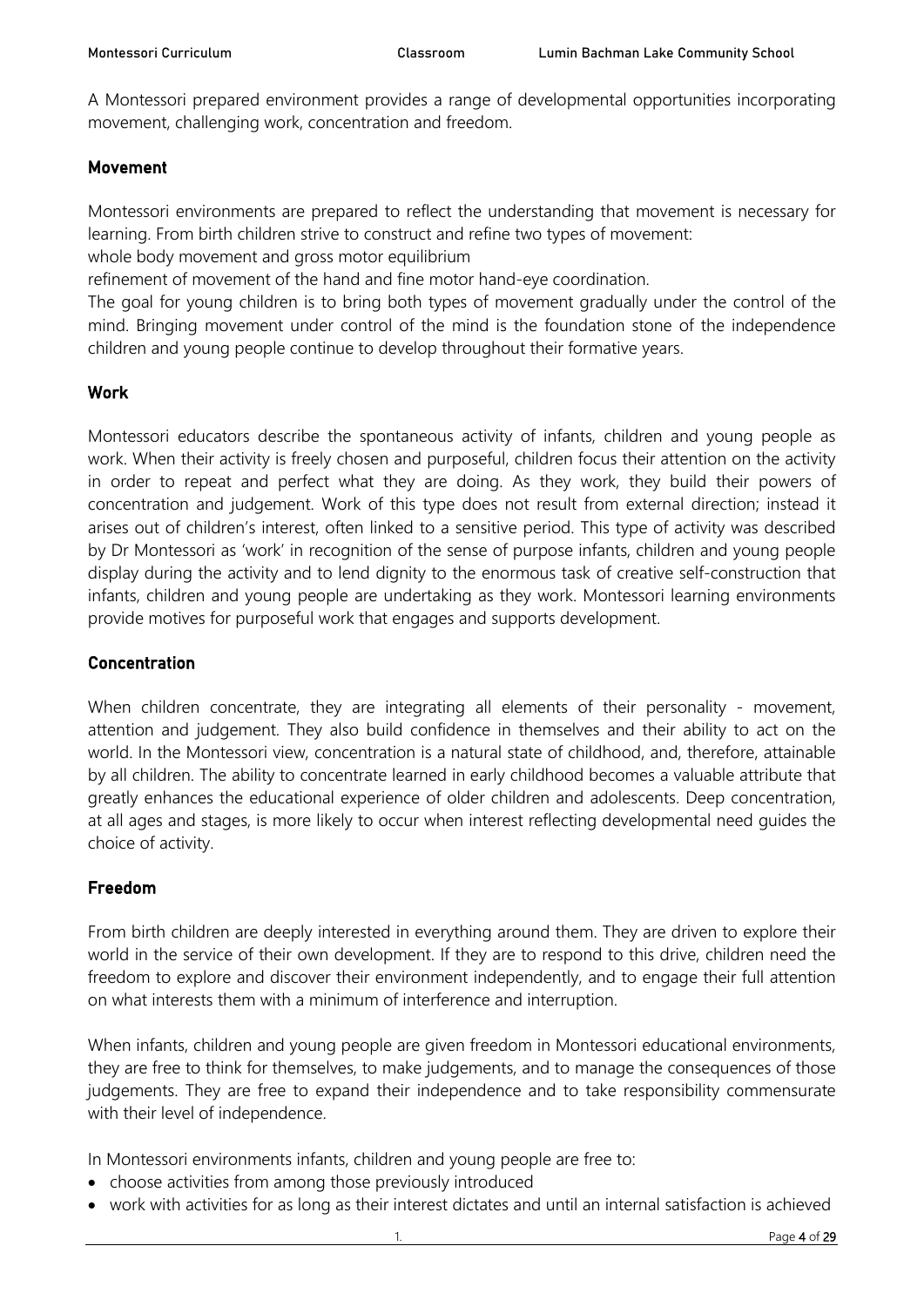- choose their place of work and the people they work with
- communicate with others
- work without interruption
- develop their own individual work pattern.

Clear and unambiguous limits to children's freedom are also necessary to ensure their safety and the harmonious functioning of the learning environment, as well as their family and community. Infants, children and young people in Montessori environments are not free to disturb or harm others.

#### Features of the Prepared Environment

Montessori prepared environments have two key features. They are beautiful and ordered, and they are designed for multi-age groupings.

#### Beauty and Order

Montessori environments are prepared to be both beautiful and ordered.

The beauty of a Montessori environment arises from a combination of elements. Ideally, the room is light-filled, spacious and without clutter so children can move around the room with ease. The outdoor area is as attractive as the indoor area, and available to the children at all times. The design of the furniture is elegant and simple, and light enough for children to move around and arrange by themselves if they wish. The use of color, fabric, decoration and music is simple and artistic, reflecting the aesthetic values of the children's cultural backgrounds, rather than the mass-produced culture of childhood promoted by media and commercial interests. In the Montessori view, an artistically beautiful environment inspires and uplifts children and helps them to concentrate.

Order and stability are also vital to children's sense of well-being. In early childhood, children depend a great deal on external order in the environment to support the construction of an emerging internal mental order. For this reason, during early childhood, children need an ordered, predictable environment from which they can derive meaning and in which they are able to build knowledge and understanding of the world and their place in it. An ordered environment in early childhood helps children construct a stable, internal order.

#### Multi-age Groupings

Montessori environments are prepared for multi-age groupings of children. These groupings operate very like family environments, providing key learning and development opportunities in two ways. First, multi-age groupings encourage children to aspire to the achievements of older peers. New students enter an established and mature environment with effective models of both work and social interaction. Second, multi-age groupings enable older children to learn to treat younger ones with care and respect, providing them with opportunities to reinforce their own learning and understanding through 'peer teaching'. In multi-age groupings children are able to work through the curriculum at their own pace without being limited to one year of the curriculum only.

There are Montessori environments prepared for the following multi-age groupings:

- the Nido (early childhood setting for children from birth to children who are walking independently, approximately 15-18 months)
- the Infant Community (early childhood setting for children who are walking independently i.e. from 15-18 months to 3 years)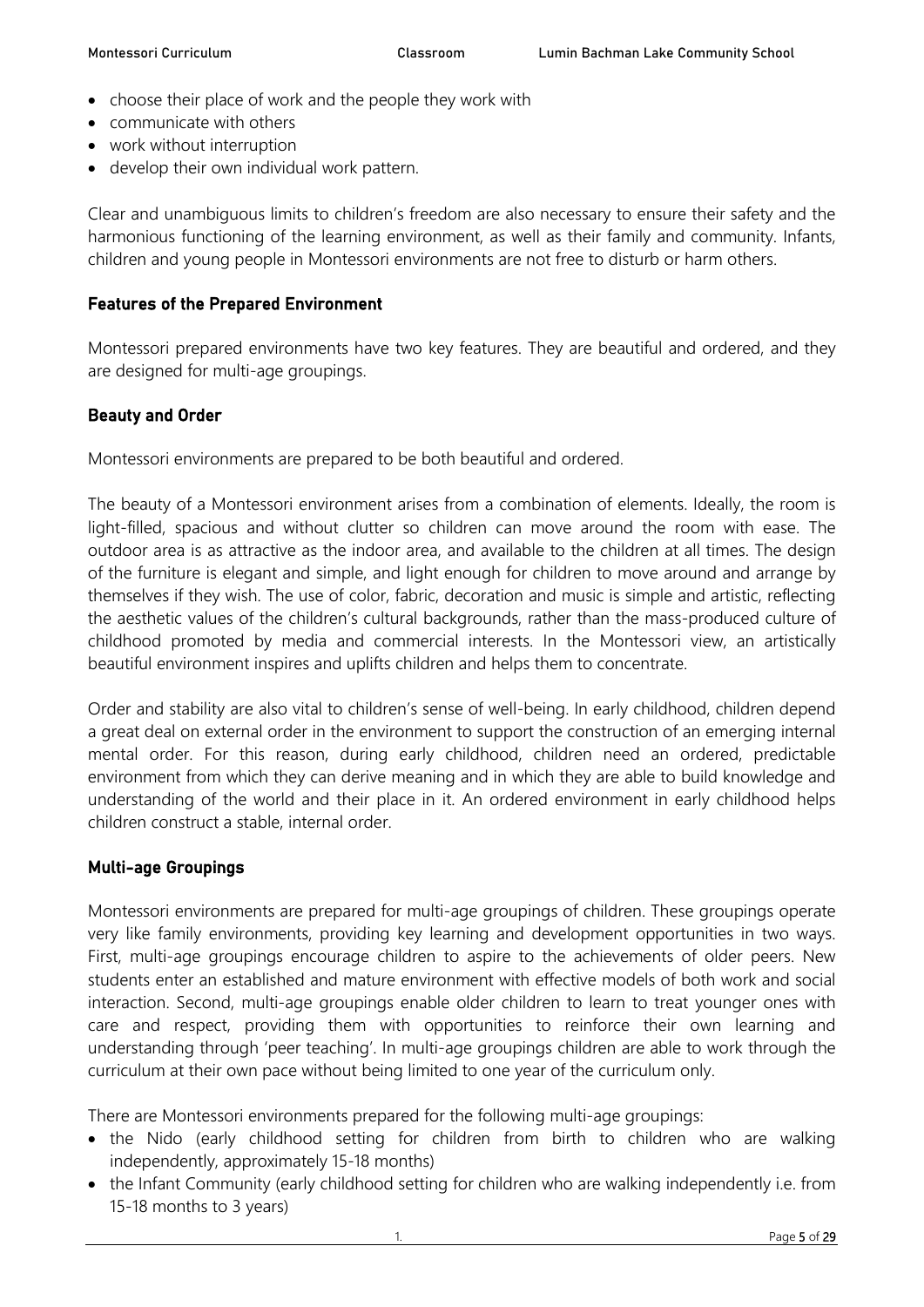- the Children's House (preschool, and/or long day setting for children from 3 to 6 years)
- the primary school (a classroom for children aged from 6 to 9 years and a classroom for children aged 9 to 12 years, or one classroom for children aged from 6 to12 years)
- the secondary school (a learning environment for students aged from 12 to 15 and a learning environment for students aged from 15 to 18 years)

The advantages of multi-age grouping include the following:

- the opportunity to experience three roles i.e. being the youngest, in the middle and the oldest, and the time to develop appropriate behaviors for all three roles
- experiences that stimulate a sense of caring and responsibility for others and the continuation from year to year of the culture of the class as a caring community
- experience of social cohesion and a sense of place gained from being in the same environment for three years
- exposure to a diversity of talents, aptitudes and interests, and a wide curriculum beyond a single year
- participation in peer teaching
- experience of appropriate behavior and teaching and learning modelled from a broad age range of their peers
- development of self-esteem and a greater understanding of community responsibility from roles as leaders in the group
- groupings of similar interests and learning needs from across the age groups working together at their own pace
- work in the environment prepared for a broad age range, so students can see the whole progression of the curriculum for their group, progress independently in areas of strength and also revisit areas of knowledge comfortably as required
- experience of stability and social cohesion with the same teacher within a stable community for three years (two years for the infant community)
- new students join a community that is already formed, and the teacher builds a solid relationship with each one.
- individual learning is more effectively supported because there is more opportunity for teachers to know the students well
- younger children observe materials and procedures used by older children, so they already have some familiarity with the materials, procedures and knowledge before the teacher gives them the lesson directly

Contemporary studies in neuroscience support the value of multi-age groupings in educational settings, as argued by Geake (2009: 184) in the following way:

A school of the future will be structured around multi-age classes within a vertical curriculum structure that has children moving between academic levels for different subjects as needs be. Since brain development is driven by life experiences, rather than chronological age per se, individual children's learning needs are best addressed by having them engage in appropriate curriculum for their stage of learning readiness, …

## Elements of the Prepared Environment

The Montessori prepared environment has three main elements:

- the infants, children or young people
- the Montessori teacher (and trained assistant/s as required)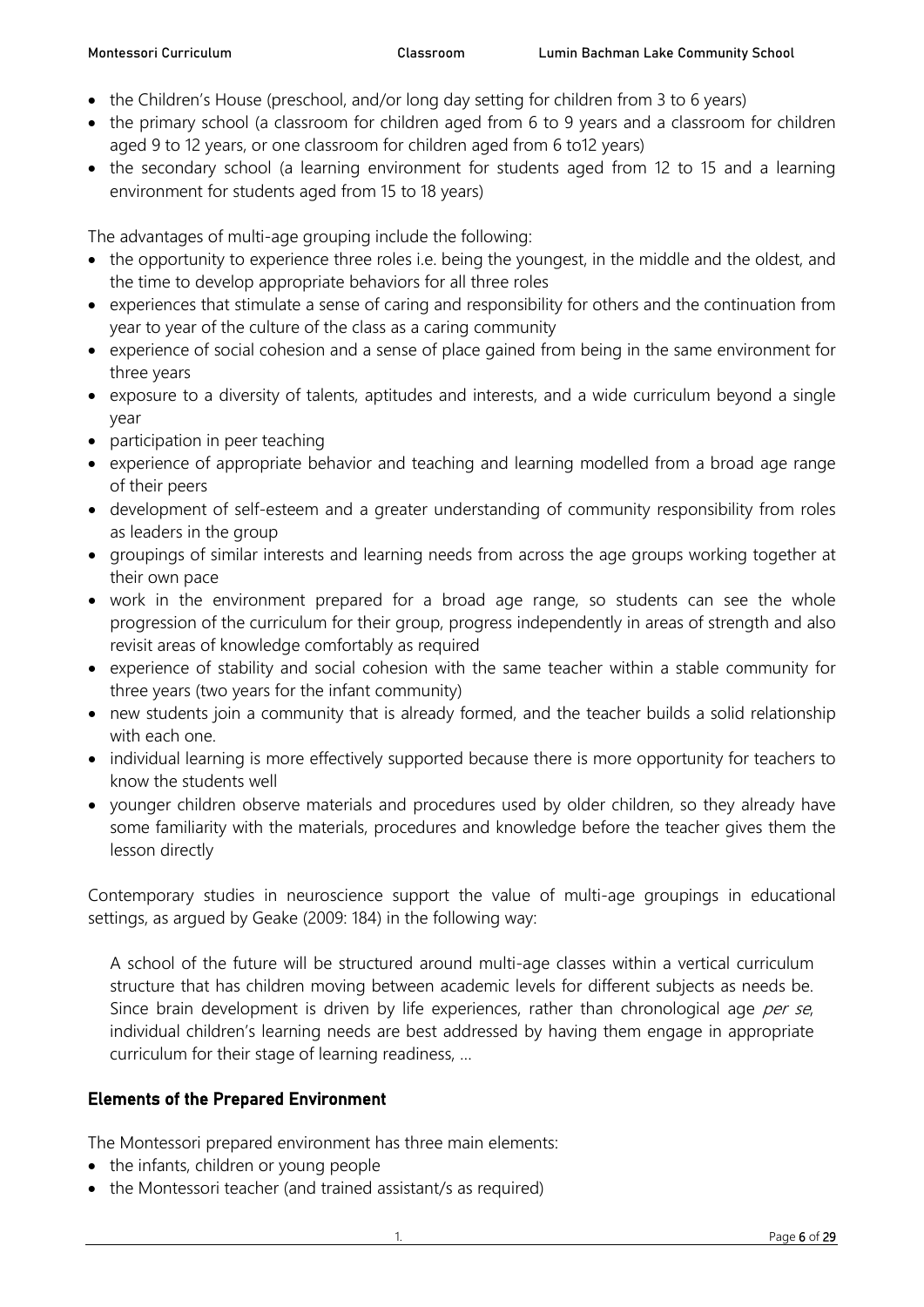• the Montessori materials.

#### The Children

The principles and practice of the Montessori approach have emerged from observing the activity of communities of children in prepared environments. At each stage of development the physical, emotional, psychological, social and intellectual needs of the children govern the preparation of the environment, as well as the design of the materials placed in the environment and the activities offered to the children. Each stage of development offers children a unique opportunity for selfconstruction. In the Montessori view, if children are able to achieve the promise and potential of their present stage of development, their chance of fulfilling their future potential becomes far more assured.

The 'essential condition' for child development is, in the words of Dr Montessori (1973/1948: 24), 'freedom to act in a prepared environment where the child can be intelligently active'. Children's selfchosen activity is the catalyst for learning in a Montessori environment; in other words, learning is a function of children's active choices motivated by interest.

Montessori environments are prepared for *communities* of children. In other words, they are prepared to encourage children to be responsible and caring citizens able to be a part of a community of peers in preparation for becoming active and contributing members of the wider community. The community of children also provides what, in an era of falling birth rate and single child families, might be called 'pseudo siblings'.

Montessori environments adapt easily to meet the needs of children from diverse cultural and socioeconomic contexts, as well as children with special needs and gifts. Montessori educators believe that all children in the community benefit from an inclusive approach. The curriculum is child-centred and customized in ways that create an individual learning pathway for each child.

The starting point for learning is always what individual children know and can do. Learning is then broken down into clear, incremental steps, scaffolded by the Montessori materials and exercises. In each content area individual children are given as much opportunity as they need for repetition, consolidation, application and extension. In this way children become confident learners, willing to take on intellectual challenges, to solve problems and to persevere until they have mastered elements of the curriculum.

#### The Montessori Teacher

The Montessori teacher's role is to connect the children with the Montessori prepared environment. In general terms the teacher's role includes:

- preparing the learning environment
- linking the children to appropriate and challenging activities
- leaving children free to engage in an activity until their interest is satisfied, only assisting where required.
- coordinating the dynamic balance between freedom and discipline
- recording children's progress and achievement

Montessori teachers develop warm and supportive relationships with children, marked by respect for the children's abilities and individual developmental needs. While children in the Montessori environment are not given unfettered freedom, they are free to choose their own work. The teacher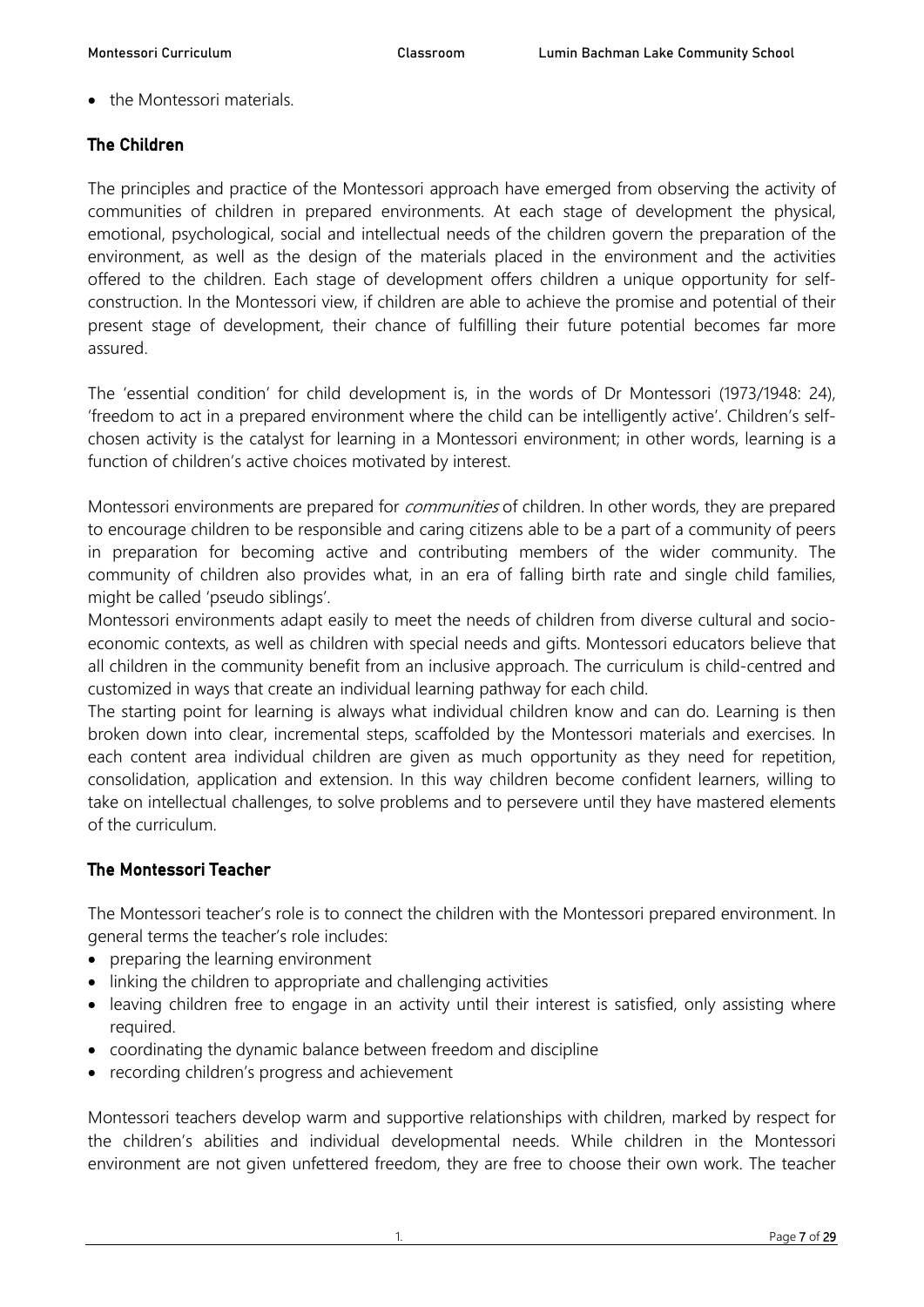respects children's work choices; ensuring individual choice does not become secondary to group activities.

Montessori teachers are trained to observe children's interests and activity carefully. The way Montessori teachers observe children's activity can be compared to the 'fluid rather than static' approach to observation advocated by Fleer and Surman (2006: 145) for teachers working in early childhood settings. Knowing how to observe constructively and when, and how much, or how little, to intervene, is one of the most important talents the Montessori teacher acquires during a rigorous course of training. Close observation provides the evidence teachers use to make decisions about how to foster children's interests and meet children's learning needs. Observation is also used to monitor children's progress.

On the basis of their observations Montessori teachers introduce developmentally appropriate challenges by showing children how to work with Montessori materials matched to their current needs and interests. For this reason, Montessori teachers must know the scope, sequence and use of the Montessori materials in sufficient detail to be able to select and present lessons effectively at point of need. The repertoire of Montessori activities and exercises across the curriculum for each stage of development is extensive. Montessori teachers draw on this repertoire as they strive to offer just the right lesson or activity to each child at just the right moment.

In the context of literacy education Snow, Burns and Griffin (1998 executive summary, cited in Freebody 2007: 59) point out that 'the identical mix of instructional materials and strategies' do not 'work for each and every child'. Drawing on their research findings, they argue that 'effective teachers are able to craft a special mix of instructional ingredients for every child they work with' chosen from 'a common menu of materials, strategies and environments'. This is the approach used by Montessori teachers in all content areas for children and young people at all stages of development.

Montessori teachers consult regularly with parents throughout each three-year stage. When necessary, Montessori teachers also work closely with other professionals, including, for example, speech pathologists, occupational therapists and specialist curriculum consultants.

Montessori teachers have Montessori qualifications for one, or more, developmental phases (birth to three, three to six, six to twelve) as well as teaching qualifications recognized by state educational authorities. Each Montessori teacher-training course comprises a full academic year, or equivalent, of a study of the Montessori method as well as Montessori professional experience through practicum.

## The Montessori Materials

The preparation of each Montessori environment includes the careful preparation of the Montessori developmental materials appropriate to that environment. The Montessori materials are sets of objects, each set designed to exacting specifications. In general the materials are designed to:

- capture interest
- invite interaction and manipulation
- encourage precise use
- extend concentration
- challenge the intellect act as an indirect preparation for future experiences.

Children are shown how to use the materials in concise, but very precise lessons, called presentations. Once children have had a presentation and know how to use a set of materials, they are then free to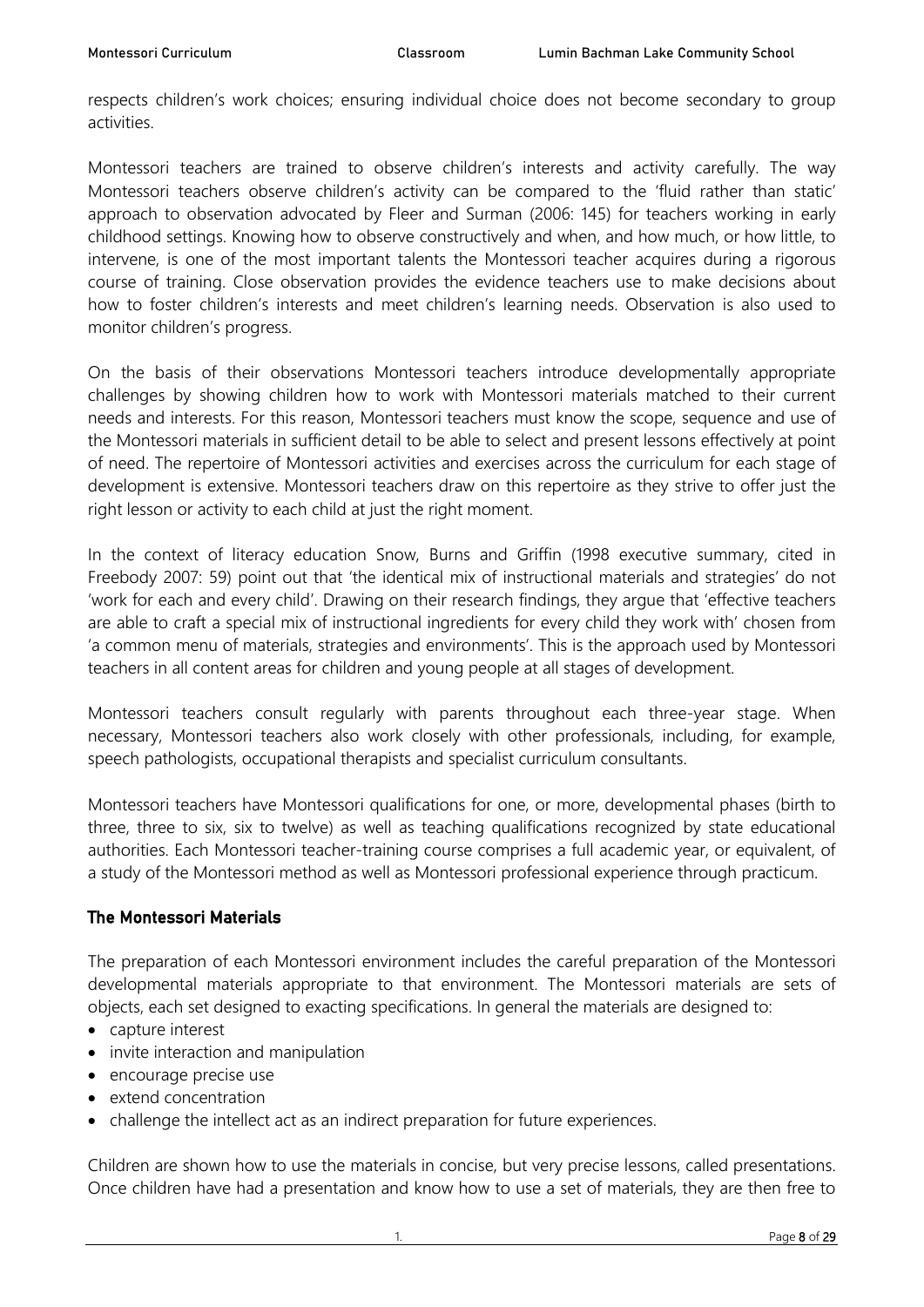work with the activities and exercises aligned with those materials as often and for as long as they wish. Many of the materials have an inbuilt control of error, thus enabling children to learn independently with a minimum of adult help. As a result, from an early age, children in Montessori settings build confidence in their own abilities and learn to take responsibility for their own learning.

While many of the presentations used in Montessori environments show children how to use the materials, there are also Montessori presentations that show children how to build skills and knowledge without using materials, for example, lessons in movement, social relations or singing.

The Montessori materials are on constant display on open shelves. The materials of each content area are displayed in the sequence they are presented to the children. For this reason, a fully equipped Montessori environment can be said to embody the scope and sequence of the Montessori curriculum for that stage. The children choose from the shelf, at any time, the materials they know how to use. When children are shown how to use the materials, they are also shown how to handle the materials carefully and how to return them to their place once they have finished. Many, though not all, of the materials are designed for individual use, and a common sight in a Montessori early childhood environment is a number of children working with great absorption on individual activities they have chosen themselves, their space and concentration respected by others in their group.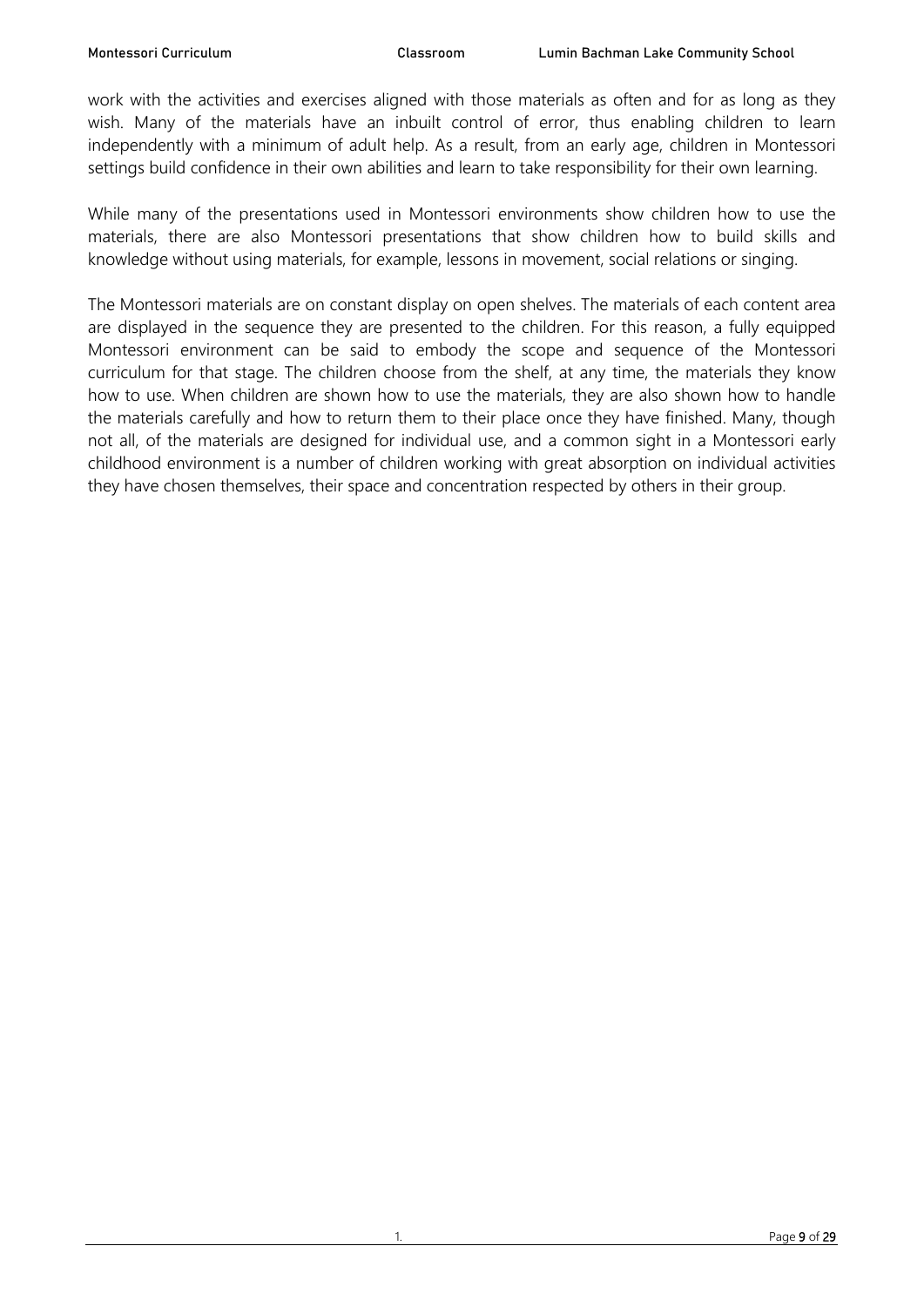# Lumin Bachman Lake Community School – Classroom: Introduction

### The First Plane of Development

From *birth to three years* of age the physical development of infants is remarkable, inspiring the attention and care of both family and community. In tandem with their physical development, infants are developing psychologically, socially, intellectually and spiritually. During this time they acquire the culture and language of the community into which they are born. This multi-faceted development is accommodated in the Montessori environments prepared for children of this age. Specifically, Montessori learning environments for this age group are designed to foster independence, psychosensory-motor development and language development.

From the age of three children become conscious of what they are learning through their own freely chosen activity, especially activity with their hands. Montessori environments prepared for this age group provide children with *motives for activity* through which they refine their perception, movement and language, and become independent in everyday life. The extensive repertoire of meticulously designed Montessori materials and exercises offered to the children represent a learning program organized as an incremental progression of activities. Within this framework children are free to choose their own work, once they have been shown how to use the materials and how to do the exercises.

The advantage of the distinctive features of Montessori early childhood settings are supported by evidence emerging in the research literature. For example, children at age seven show improved language development and cognitive outcomes if they have participated in early childhood settings where activities are child-initiated and selected from a wide variety of available equipment and materials, and where free choice predominates over whole group activities (Montie, Xiang and Schweinhart 2006). Furthermore, the incremental repertoire of Montessori materials and activities addresses some of the concerns raised by researchers in early childhood education in relation to the difficulties teachers can experience in implementing a play-based curriculum (Bennett, Wood and Rogers 1997; Wood and Bennett 2000).

#### Characteristics of the First Plane of Development

The *first plane of development* spans the period from birth to approximately age six. During this stage children become functionally independent; they learn to control their movement, to communicate and to work with their hands. Children during this period are also sensory explorers. They use their senses to absorb every aspect of the environment, their language and culture, in the process constructing their own intellects.

Development during this plane is shaped by the special capacity children of this age have for learning and absorbing vast amounts of information, a capacity described by Montessori educators as the absorbent mind. The way young children learn is unique to this stage of life. During this plane of development, without being conscious they are learning, children 'absorb' impressions from the environment, impressions that construct their mind and intellect and enable them to adapt to their time and place in history.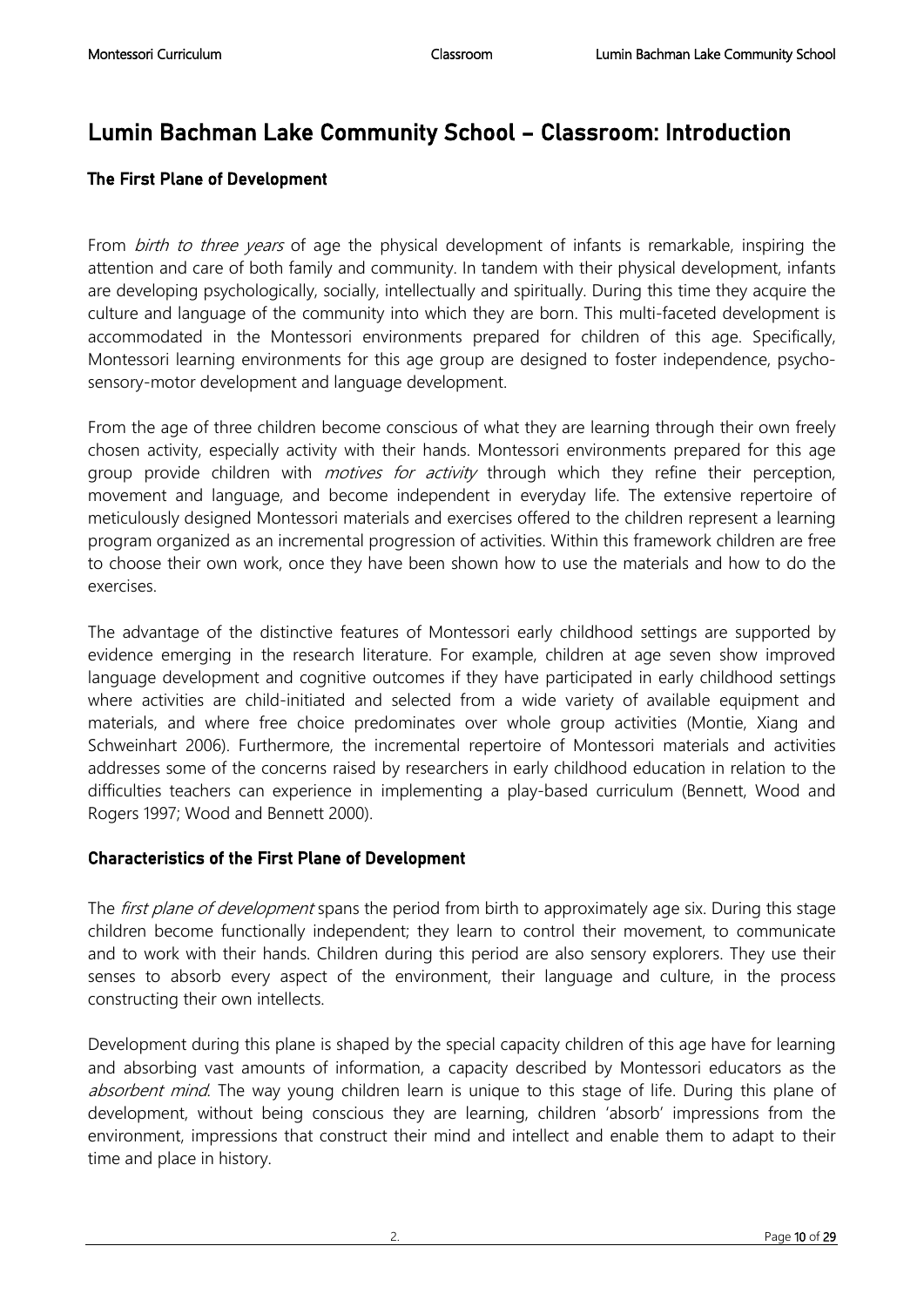Throughout this plane of development children experience periods during which they display heightened sensitivity to, or interest in, particular aspects of the environment. These periods, named sensitive periods by Montessori educators, represent windows of opportunity during which children's intense interest, and the spontaneous activity this interest generates, enable children to learn the corresponding knowledge and skill with ease and enjoyment. Montessori educators observe children closely for signs of sensitive periods. They use these observations as a guide to help them choose the optimum time for offering children lessons and activities in, for example, social skills, the refinement of movement and sensory perception, language and mathematics.

The first plane of development is a time of enormous *physical development*. By the age of six children have gained a *functional independence*; they can talk and communicate their needs; they can walk, climb, run and jump by themselves, feed and dress themselves and manage their own toileting. They move with balance and coordination, and are refining the precision and dexterity with which they use their hands. Children's hands, Dr Montessori (1982/1949: 23) argued, are the 'instruments' of their intelligence. In other words, as children refine control of their hand, they are also refining the development of their minds. The importance of having activities in the environment that interest children and that involve the use of their hands is described by Dr Montessori in the following way:

The ability of a thing to attract the interest of the child does not depend so much upon the quality of the thing itself as upon the opportunity it affords the child for action … it is not enough that a thing should be interesting in itself but that it must lend itself to the motor activity of the child if it is to be interesting to him. There must be, for example, small objects that can be moved from their places. It is then that a child begins to move his hand rather than the objects. A child is delighted to make and unmake something, to place and replace things many times over and continue the process for a long time. A very beautiful toy, an attractive picture, a wonderful story, can, without doubt, rouse a child's interest, but if he may simply look at or listen to, or touch an object but dares not move it, his interest will be superficial and pass from object to object. That is why the environment is so arranged that it lends itself to a child's desire to be active (1967/1948: 104).

Aligned with physical development is *social and emotional development*, development that is enhanced by nurturing, secure environments at home and in early childhood settings. Learning how to be social emerges naturally and spontaneously in the multi-age, mini-communities found in Montessori environments. In these communities older children have the opportunity to be sensitive to the needs of others, while younger children feel able to seek help at any time. In addition, lessons in grace and courtesy provide opportunities for young children to practice appropriate social behaviour in a fun and instructive way without public reprimand.

Children from birth to the age of six learn through their senses. Using their senses, they gain first impressions and understandings of the world, impressions and understandings that become woven into the fabric of their minds. This principle, first proposed by Aristotle, is traditionally summarized in the following way: 'There is nothing in the mind that is not first in the senses.'

The first six years of life is a time of rapidly expanding *mental development* where the first half is a period of acquisition of knowledge and the second a period of crystallization of acquired knowledge. In recent times neuroscientists have begun to describe the development of neurological networks in young children (OECD CERI 2007) and to emphasize the importance of favorable social and physical environments to support this development. Montessori prepared environments provide children with an environment that enhances the construction of the mind and the intellect, for example, by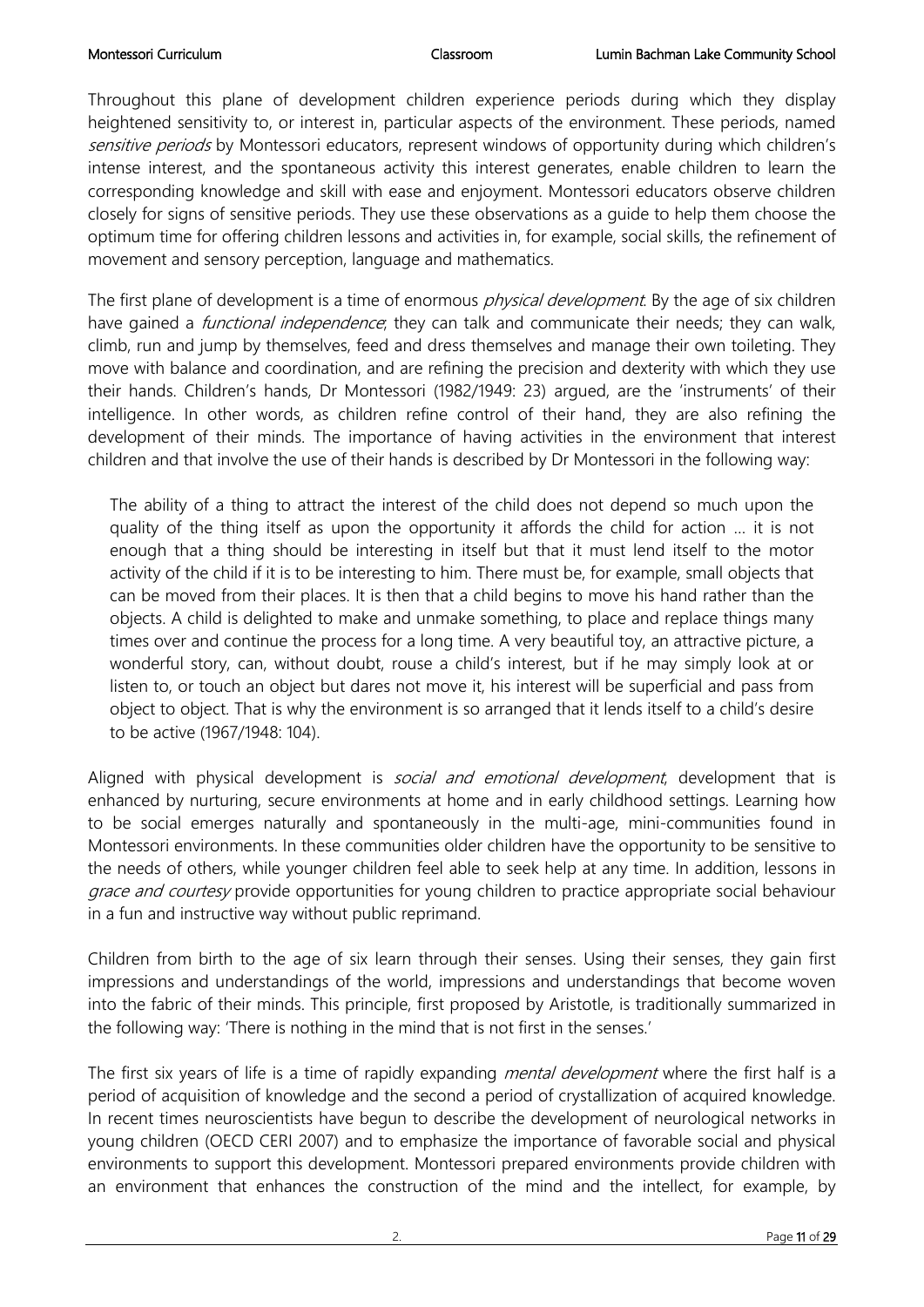providing concrete materials through which children begin to classify the world around them while learning language for talking about these early classification systems. This work becomes the foundation for learning during the primary school years when ordered systems of abstract knowledge and the imagination become the tools children use for thinking.

Babies are born with a strong urge to *communicate* and to express themselves. By age three children have acquired language, and by age six, they also have acquired the fundamental skills of writing and reading. At the same time children are using a *mathematical mind* as evidenced by their need for order and sequence and the drive for precision and accuracy. During the first six years of life children construct a foundation for later studies in arithmetic and geometry.

In summary, during the first three years of life young children begin to learn to function independently, to move with control, to communicate and to concentrate. At no other time in children's lives will they be able to develop in so many significant ways so easily and well. By the age of six, children have become socially adapted to their time and place in human history and culture.

## Montessori Prepared Environments for the Early Years

Beautiful, orderly, child-sized environments and sensory play are part of Montessori's legacy… Montessori thought that early childhood teachers should: provide real tools that work; keep materials and equipment accessible to the children so they can find and put away what they need; and create beauty and order in the classroom (Mooney 2000: 25).

### The Nido and Infants Community. Environments Prepared for Infants and Toddlers under Three

Montessori environments for infants and toddlers are prepared to be as homelike as possible, and to involve small children in a round of daily activities including quiet times and rest periods. The characteristics of these environments include:

- continuity of care
- an ordered physical environment
- consistency of activity and expectation.

In environments with these characteristics infants build a sense of security, a sense of order and a sense of time.

Continuity of care lays the foundation for emotional and social well-being. If infants interact with the same people day after day, they feel secure, and they have the opportunity to build lasting relationships and social bonds they can depend on.

An ordered physical environment lays the foundation of an ordered mind. If infants find things in the same place day after day, they learn to recognize those things and where they belong. In such an environment children grow confident in their ability to know and memorize things, in other words, they become confident in their own intellectual capacity.

Similarly, consistency of activity contributes to children's security and intellectual confidence. A daily routine develops in infants an understanding of the passing of time. If, day after day, infants follow the same routines at the same time and the same places, they have further opportunity to discover that they know something when they recognize familiar things and events. If infants take part in the same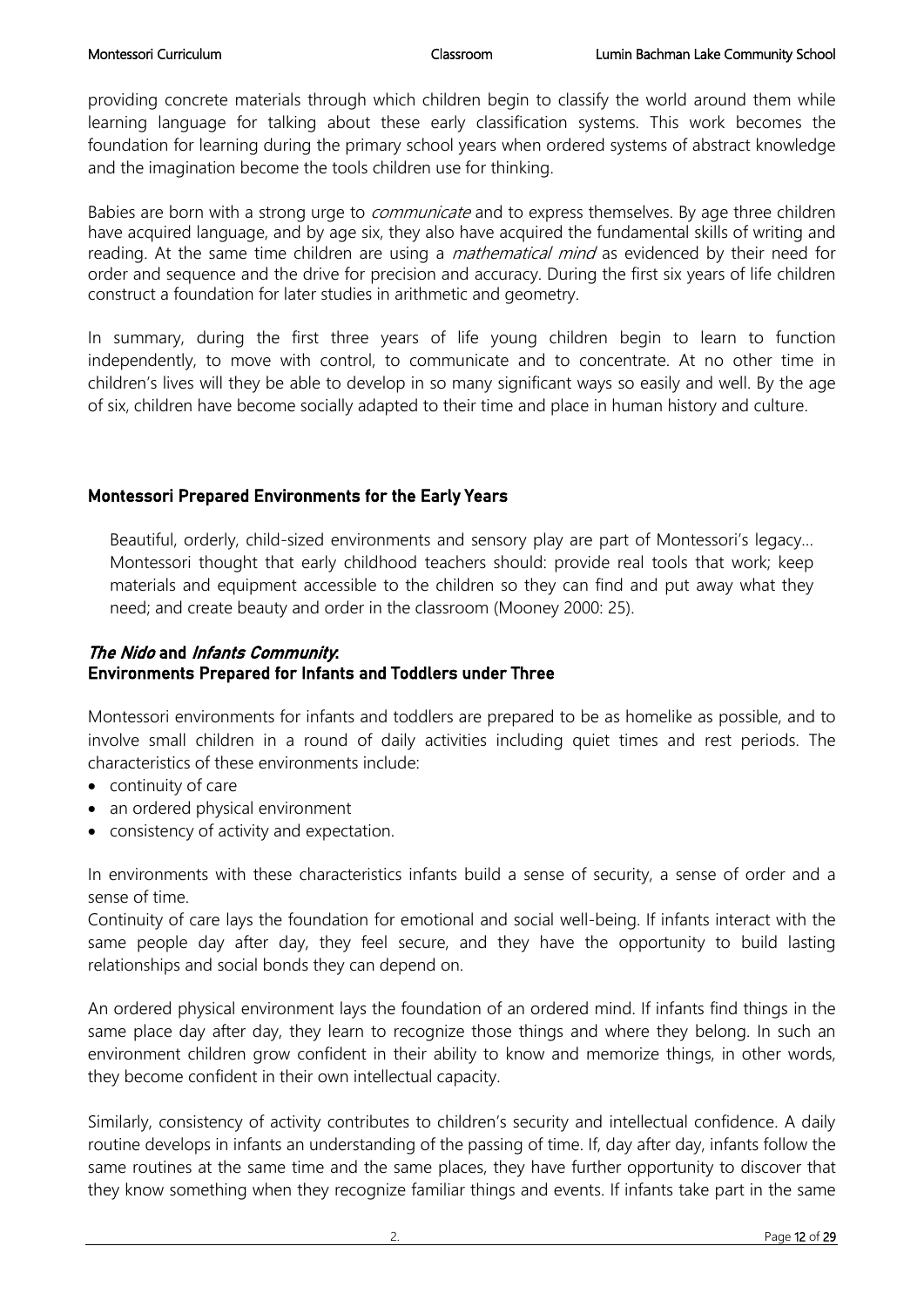activities, in the same order day after day, they further consolidate their sense of security, order and time.

There are two prepared environments for infants and toddlers under the age of three years:

- The Nido, or nest, is a nurturing home-like environment for infants from 2 to 3 months until they are walking independently (around 15/18 months).
- The *Infant Community* is an educational environment prepared for toddlers from the time they are walking independently until they are approximately three years of age. It is a nurturing environment where very young children experience their first structured contact with other children. The focus of the environment is to offer children activity that supports the development of voluntary, controlled movement, spoken language and independence in daily life.

Both these environments are organized and directed by a Montessori trained adult called an Assistant to Infancy. Nidos and Infant Communities can be prepared so children can attend on their own (for example, in sessional or long day care) or so parents can accompany the children. When parents accompany children to the Nido, the group is often called a 'parent-infant group'. When parents accompany children to the *Infant Community*, the group is often called a 'parent-toddler group'. The accompanying parents gain information about ways to interact with children based on the modelling of this behavior provided by the staff. In addition, in this environment parent and child experience a protected time in which their relationship to each other can deepen and grow.

Activities in Montessori environments for children under the age of three are related to real life. They provide children with opportunities to develop voluntary, controlled movement, independence in daily life and spoken language.

Order is a feature of all Montessori early childhood environments. The ability of the child to create order from the stimuli of the environment is an essential factor in normal development from birth to three years.

In addition, parent information sessions and literature also provide an essential component of Montessori early childhood environments prepared for infants and toddlers.

# 18 Months to Three Years: The Infant Community

The Montessori Lumin Bachman Lake Community School Program from 18 months to three years focuses on the development of movement, language and independence. Attention is also paid to parent education, family support and community outreach. Structured language activities and activities to promote independence and continued development of movement are a feature of the Infant Community, the Montessori environment prepared for toddlers. Development of movement is very important in the *Infant Community*, particularly in the outdoor activities. There is also a focus on continued refinement of hand skills.

Overall the Montessori Lumin Bachman Lake Community School Program aims to provide toddlers with learning environments in which they are valued and contributing members of a mini-community. Within this nurturing community they have the opportunity to develop confidence and a love of learning. In addition, the environment provides many opportunities for children to learn how to communicate with others in spoken language, and for early explorations of the wider natural, social and cultural world.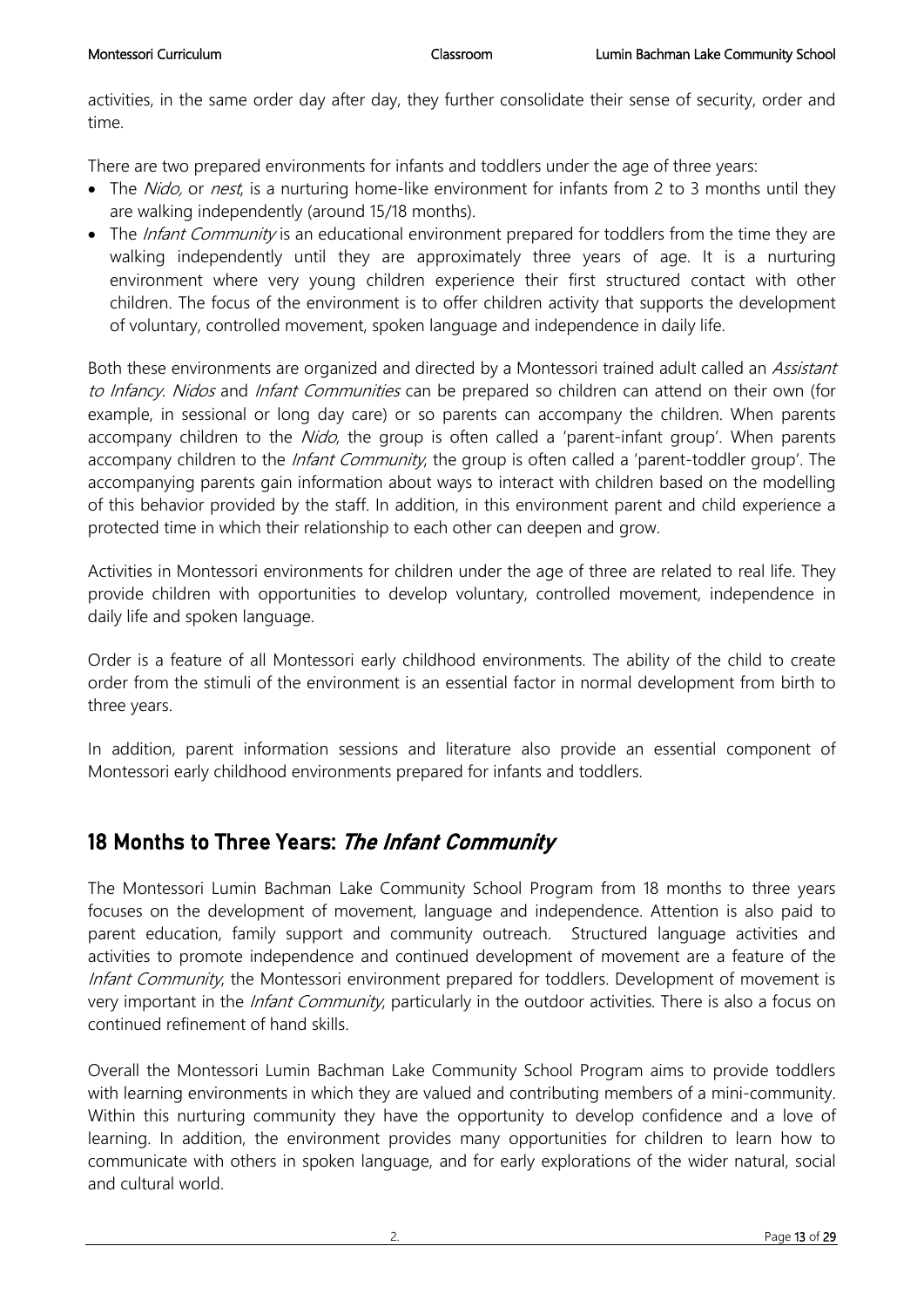#### Development of Movement

Montessori environments prepared for toddlers emphasize the development and refinement of voluntary movement. Activities are designed to help toddlers bring their movement under the control of the mind, at the same time as they increase their independence in the environment. These activities include exercises for building whole body coordination, control of the hand and hand-eye coordination.

Montessori toddler settings include activities designed to support *psycho-sensory-motor* development. The term *psycho-sensory-motor development* refers to the changes in the infant's brain brought about by sensory-motor experiences. As toddlers build motor skills, and use their senses to explore the environment, there are corresponding changes in the developing brain. Repetition of movement and the use of the senses help to strengthen neuro-pathways, thus, enhancing the toddler's potential in all areas of development.

| <b>Content Strand</b>                                  | Knowledge, Skills and Understanding                                                                                                                                                | Material/Activity                                                                                                                                                                                                                                                                                                                                                                       |
|--------------------------------------------------------|------------------------------------------------------------------------------------------------------------------------------------------------------------------------------------|-----------------------------------------------------------------------------------------------------------------------------------------------------------------------------------------------------------------------------------------------------------------------------------------------------------------------------------------------------------------------------------------|
|                                                        | Typically children will:                                                                                                                                                           |                                                                                                                                                                                                                                                                                                                                                                                         |
| <b>Control and</b><br>coordination of<br>body movement | Learn to control and coordinate<br>movement<br>of body:<br>IT-PMP3<br>$IT - C9$<br>Stand IT-PMP3<br>Walk IT-PMP3<br>Sit on a chair IT-PMP3                                         | Resources include:<br>- punch ball IT-PMP1<br>- cylinder with ball IT-PMP1<br>- ottoman IT-PMP1<br>- bar and mirror IT-PMP1<br>- low heavy table IT-PMP1<br>- kiosk with bars IT-PMP1<br>- push cart IT-PMP1<br>- pull cart IT-PMP1<br>- stairs IT-PMP1<br>- weaning chair IT-PMP1<br>- low slatted chair IT-PMP1                                                                       |
|                                                        | Develop and consolidate skills including:<br>$IT-C9$<br>- Running IT-PM-P4<br>- Jumping IT-PM-P4<br>- Climbing IT-PM-P4<br>- Swinging from arm to arm<br>(brachiation)<br>IT-PM-P4 | Resources include:<br>- Ramps IT-PMP4<br>- climbing frames IT- PMP4<br>- ropes IT-PMP4<br>- swings IT-PMP4<br>- ladders IT-PMP4<br>- beams IT-PMP4<br>- balls IT-PMP4<br>- wagons IT-PMP4<br>- wheelbarrows IT-PMP4<br>- brachiation bars IT-PMP4<br>- pulley lifters and weighted bags<br>IT-PMP4<br>- Implements for sweeping,<br>mopping, IT-PMP4<br>- Raking and gardening. IT-PMP4 |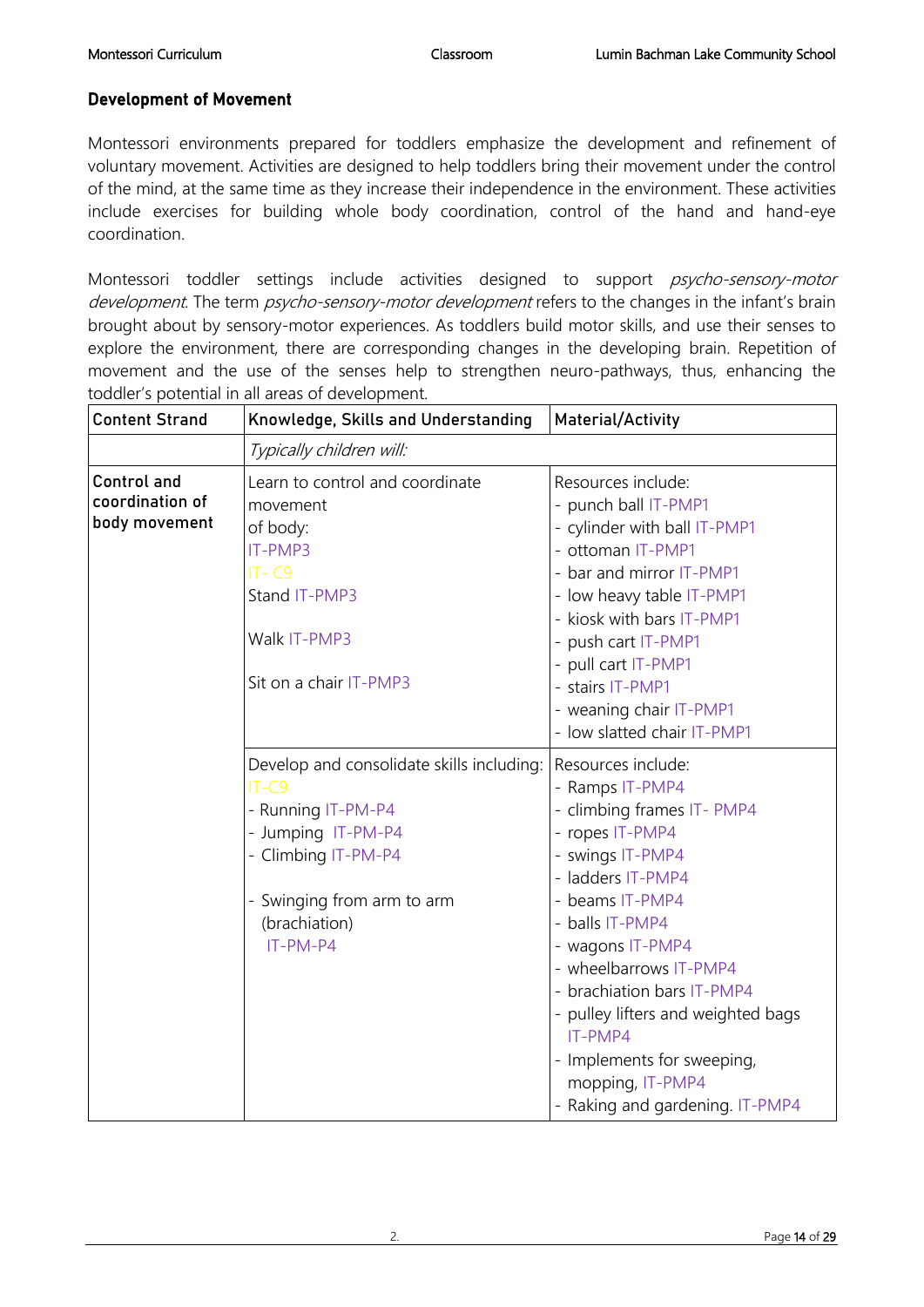| Development of<br>the<br>hand grasp | Explore and develop the capacities of<br>the hand leading to development of the<br>hand grasp and fine motor control<br>IT-PMP8                                       | Resources include:<br>- containers to open and close<br>- peg box IT-PMP8<br>- balls IT-PMP8<br>- preparing food IT-PMP8<br>- sand play IT-PMP8<br>- cutting with scissors                                                                                                                               |
|-------------------------------------|-----------------------------------------------------------------------------------------------------------------------------------------------------------------------|----------------------------------------------------------------------------------------------------------------------------------------------------------------------------------------------------------------------------------------------------------------------------------------------------------|
| <b>Tactile stimulation</b>          | Discriminate objects by sense of touch<br>IT-PMP1                                                                                                                     | Resources are tactile objects for<br>manipulation including:<br>- wooden articles IT-PMP1<br>- variety of shapes IT-PMP1<br>- objects from the home IT-PMP1<br>- stereognostic bags IT-PMP1                                                                                                              |
| Eye-hand<br>coordination            | Coordinate eye and hand movements<br>IT-PMP6<br>Cross the midline while working<br>IT-PMP6<br>Use two hands together<br>IT-PMP7<br>Transfer objects from hand to hand | -beads for stringing IT-PMP6<br>-box with different shapes for mailing<br>IT-PMP6<br>-slotted box and chips IT-PMP6<br>-puzzles IT-PMP6<br>-range of fastenings IT-PMP6<br>-objects for opening and closing<br>IT-PMP6<br>-sewing IT-PMP6<br>-materials and implements for<br>cutting and gluing IT-PMP6 |
|                                     | Sort objects<br><b>IT-C10</b>                                                                                                                                         | Resources include collections of three<br>dimensional objects for sorting.                                                                                                                                                                                                                               |

## Language

Maria Montessori was one of the earliest researchers to observe and describe in some detail the development of language in infants (see, for example, Montessori 1982/1949). She recognized that the foundation for language development is established before birth. After birth, the innate human tendency to communicate with others drives infants to engage with the language used by those around them. Through observation, listening and interaction they learn the language and culture of their community. In the Montessori view this development is related to the development of movement. As infants become able to move about more and more, their field of interest and activity expands, and so does their need for language. The Montessori approach to language for this age group, therefore, starts not with the word but with the child's concrete experiences.

Language development in infants is described by Montessori educators as having the following two phases:

• the prelinguistic phase from birth to twelve months when infants may not use words with meaning but are absorbing and internally constructing the rhythms and patterns of language, and training vocal muscles and auditory perception of the sounds of the language in the environment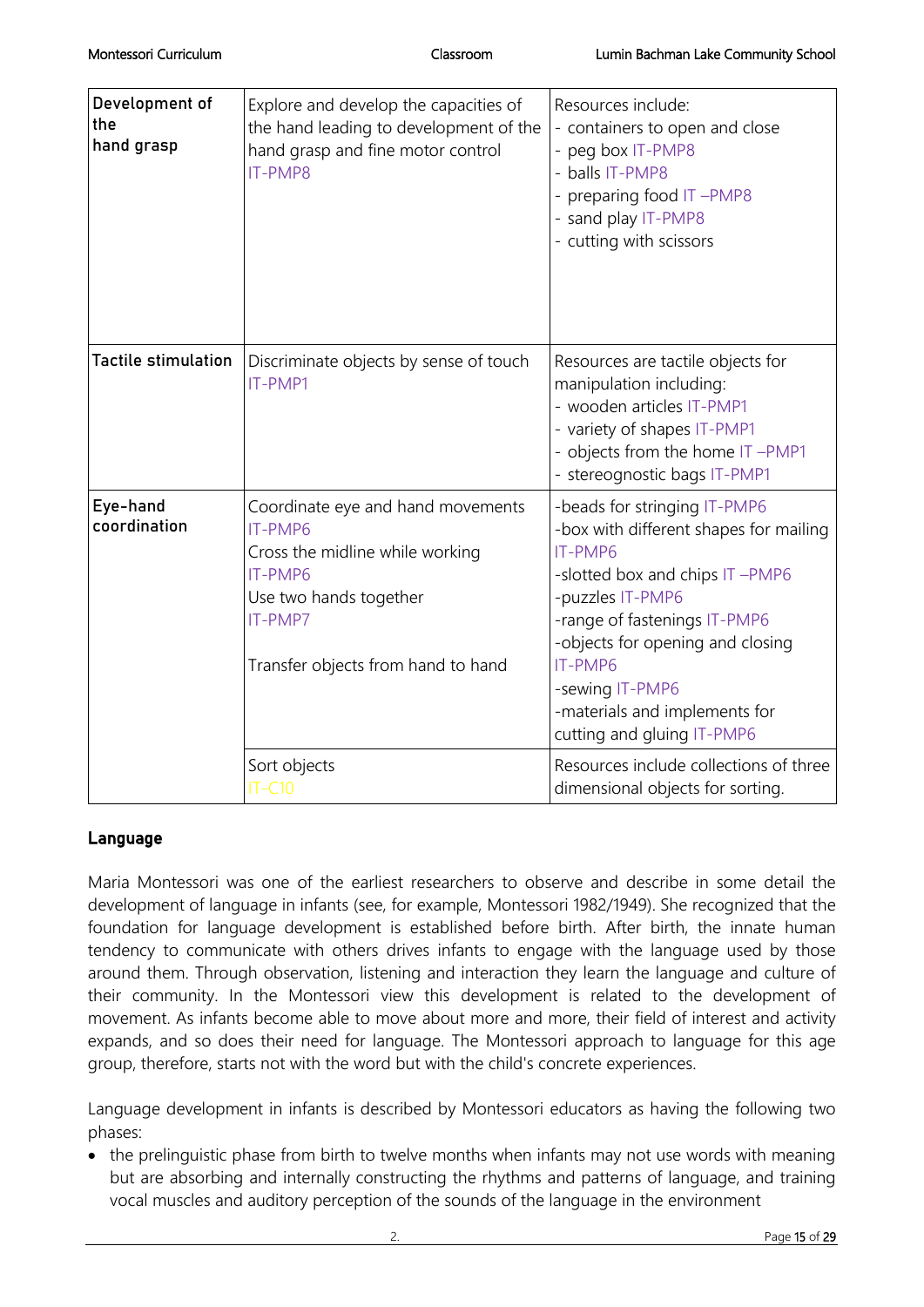• the linguistic phase from twelve months to three years when infants progress from saying their first intentional words with meaning to complex phrases and simple sentences.

Initially, receptive language in infants is more developed than expressive language so they understand a great deal more than they can say. At about two years of age the indirect and direct preparation of the pre-linguistic and early linguistic phases results in an 'explosion' into language. At this time, instead of using single words and words fused together, young children suddenly combine words into grammatical patterns in order to express their meanings. From this point, language use typically expands rapidly.

In Montessori environments prepared for infants and toddlers Montessori early childhood educators strive to create an enriched language environment. Adults in the environment provide infants and toddlers with good models of language use at all times. They listen attentively, respectfully and responsively to all attempts made by the children in the environment to communicate. They also initiate interactions, ensuring language is directed toward the child, particularly during the prelinguistic phase.

In the language-enriched Montessori environments children have many opportunities to expand their vocabulary and language use in their first language. They also benefit from hearing speakers of other languages if the use of other languages can be integrated meaningfully into the daily routine of the setting. At this age, this works best for children if the adults in the environment each speak only one language to the children. For example, one adult speaks only English and another adult speaks only Chinese when interacting with the children.

| <b>Content Strand</b>                           | Knowledge, Skills and Understandings                                                                                                                                                                                                                                                                                                                                                                                                                                       | <b>Activities and Resources</b>                                                                                                                                                                                                                                                                                                                                                                                                                                                                                                                                                                    |
|-------------------------------------------------|----------------------------------------------------------------------------------------------------------------------------------------------------------------------------------------------------------------------------------------------------------------------------------------------------------------------------------------------------------------------------------------------------------------------------------------------------------------------------|----------------------------------------------------------------------------------------------------------------------------------------------------------------------------------------------------------------------------------------------------------------------------------------------------------------------------------------------------------------------------------------------------------------------------------------------------------------------------------------------------------------------------------------------------------------------------------------------------|
|                                                 | Typically children will be able to:                                                                                                                                                                                                                                                                                                                                                                                                                                        |                                                                                                                                                                                                                                                                                                                                                                                                                                                                                                                                                                                                    |
| Oral language<br>acquisition and<br>development | Communicate verbally and non-verbally<br>IT-LC3 IT-LC4 IT-LC6 IT-SE6<br>Use spoken language to make meaning,<br>with support if needed<br>IT-LC2<br>Link words and meanings<br>$IT-LC6$<br>Increase and extend vocabulary<br><b>IT-LC7 IT-LC8</b><br>Extend language use from words to word<br>groups, phrases and simple sentences<br>IT-LC5 IT-LC7<br>Explode into language around 2 years of<br>age<br>IT-LC5 IT-LC8<br>Communicate confidently<br>IT-LC1 IT-LC3 IT-LC8 | Language-enrichment activities<br>include:<br>- being listened to attentively IT-<br>LC <sub>8</sub><br>- varied, real, everyday activities<br>that involve incidental language<br>use<br>$IT-LC7$<br>- adults speaking directly to<br>children, modelling language use<br>children can understand and<br>imitate IT-LC2<br>- listening to and telling stories<br>IT-LC1 IT-LC2 IT-LC8 IT-LC9<br>$IT-LC12$<br>- questioning exercise IT-C1 IT-LC4<br>$IT-LC8$<br>- opportunities to speak and hold<br>conversations with others ITC-<br>LC5<br>IT-LC8 IT-SE10<br>- naming objects; naming pictures |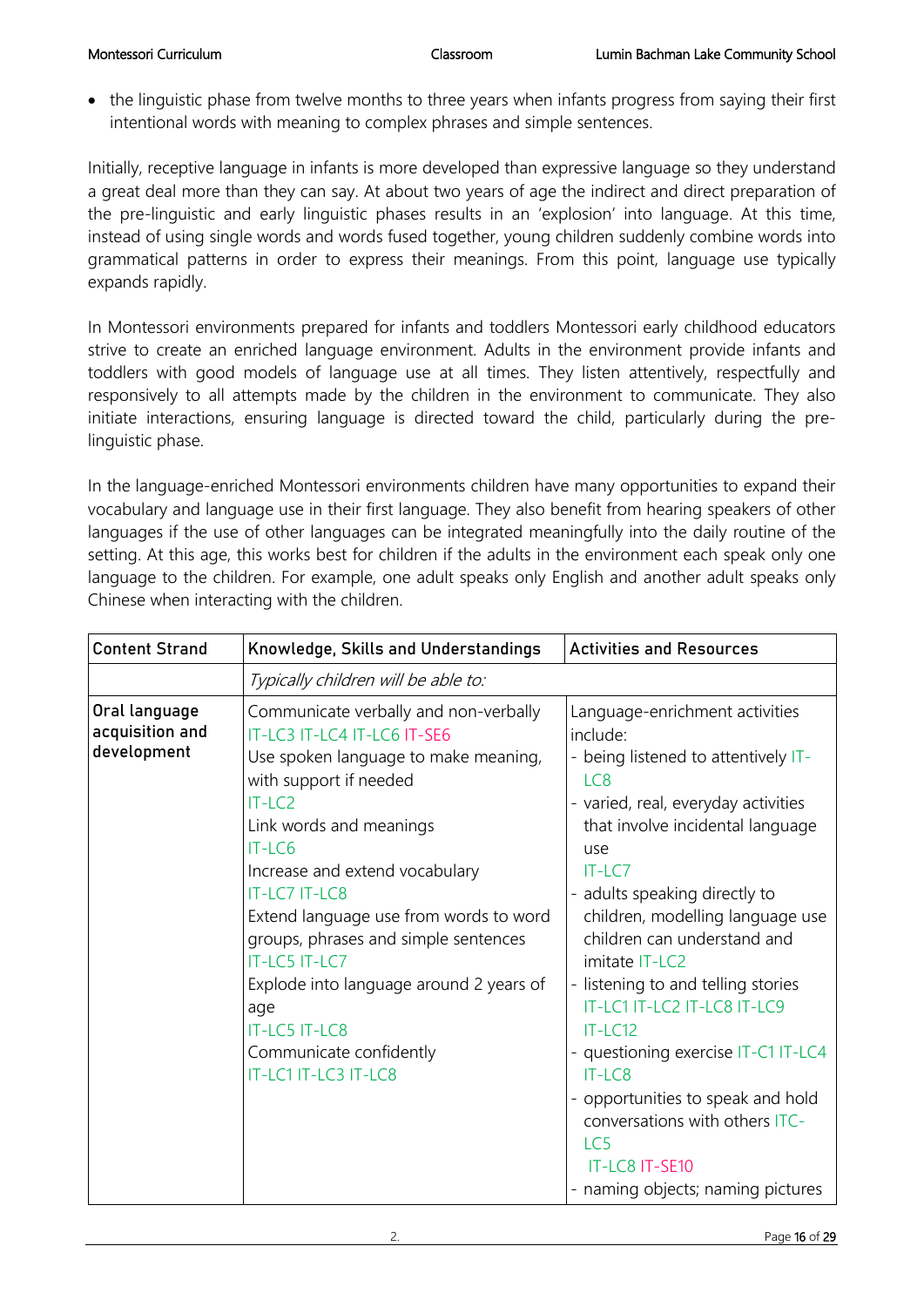|                                        |                                                                                                                                                          | of objects; identical and similar<br>matching of objects to cards<br>including naming IT-LC11 ITC-10<br>- fishing bags: general, classified<br>and paired objects<br>- songs, rhymes, games, finger<br>plays, stories, poems IT-LC4 IT-<br>LC <sub>9</sub><br>- access to and being read to from<br>quality children's books<br>IT-LC10 ITLC12<br>Resources include:<br>- an enriched language<br>environment<br>IT-LC2 IT-LC5<br>- good models of language use<br>that children can understand and<br>imitate if they wish IT-LC1 |
|----------------------------------------|----------------------------------------------------------------------------------------------------------------------------------------------------------|------------------------------------------------------------------------------------------------------------------------------------------------------------------------------------------------------------------------------------------------------------------------------------------------------------------------------------------------------------------------------------------------------------------------------------------------------------------------------------------------------------------------------------|
|                                        | Begin to use language appropriately in<br>different situations to guide their own and<br>others' behaviour<br>IT-SE6<br>$IT-LC2$<br>$IT-LC-8$<br>$IT-C2$ | All activities in the environment<br>offer and encourage vocabulary<br>enrichment and language<br>experience. Specific activities<br>include:<br>- seeking assistance IT-SE3<br>- waiting<br>- taking turns IT-SE4<br>- helping another child or an adult<br>IT-SE4<br>- preparing food<br>making a contribution to the<br>prepared environment                                                                                                                                                                                    |
| Preparation of the<br>hand for writing | Develop a pincer grip and good hand<br>control<br>IT-PMP8<br>$IT-C1$                                                                                     | Resources include good models of<br>language use and social interaction<br>that children can understand and<br>imitate if they wish.<br>Activities include all <i>practical life</i><br>and fine motor movement activities<br>including: IT-PMP8 IT-C1<br>- puzzles IT-PMP8 IT-C1<br>- hand/eye coordination activities<br>IT-PMP8 IT-C1<br>- food preparation IT-PMP8 IT-C1<br>Resources include functional<br>objects and implements matched<br>to the children's size, strength and                                             |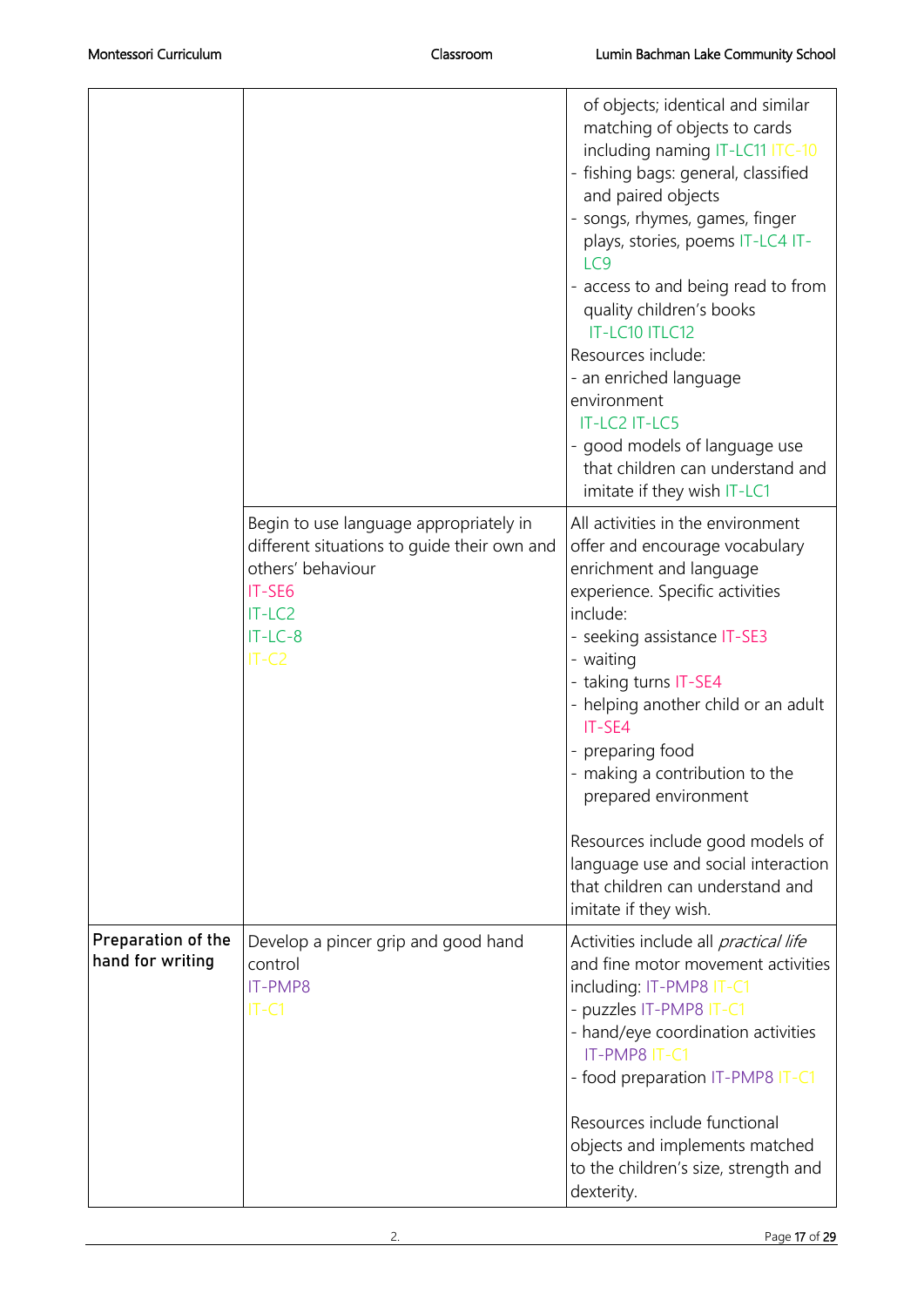| Learn how to hold and use a pencil, paint<br>brush and needle<br>IT-PMP8 | Activities include:<br>scribbling IT-LC-13 IT-PMP8<br>gluing IT-LC-13 IT-PMP8<br>painting IT-LC-13 IT-PMP8<br>- sewing IT-LC-13 IT-PMP8 |
|--------------------------------------------------------------------------|-----------------------------------------------------------------------------------------------------------------------------------------|
|                                                                          | Resources include functional<br>implements matched to the<br>children's size, strength and<br>dexterity.                                |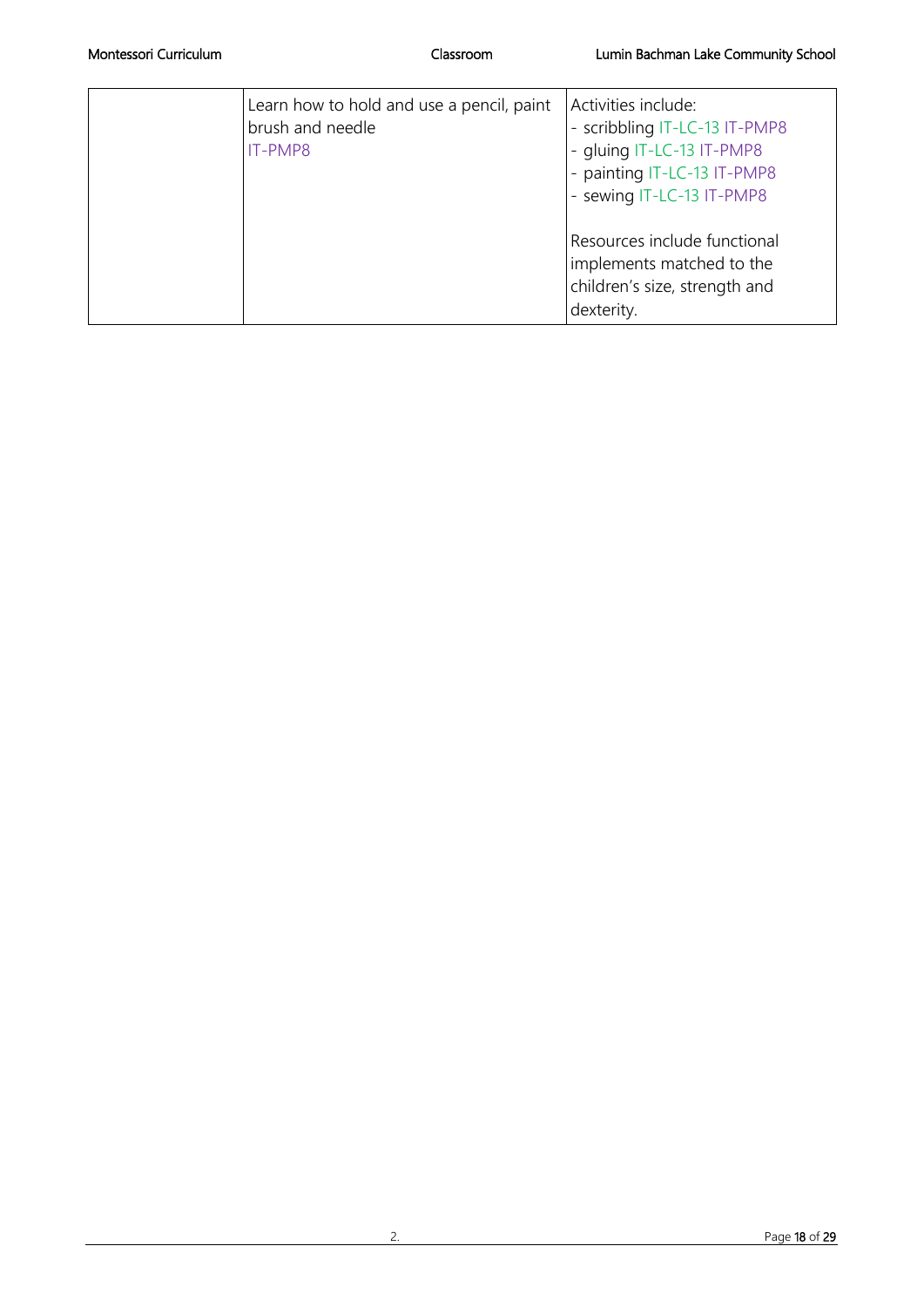#### Development and Education of the Senses

Infants and toddlers make contact with and explore their environment through their senses. They then strive to organize in an ordered way the myriad impressions they gain through this exploration. Through sensory exploration infants and toddlers develop the ability to discriminate variation in color, form and shape, dimension, texture, temperature, volume, pitch, weight and taste. This ability is further refined in the *Children's House* and becomes the basis for the future ability to work with abstract concepts.

| <b>Content Strand</b>            | Knowledge, Skills and Understandings                                                           | <b>Activities and Resources</b>                                                                                                                                            |
|----------------------------------|------------------------------------------------------------------------------------------------|----------------------------------------------------------------------------------------------------------------------------------------------------------------------------|
|                                  | Typically children will be able to:                                                            |                                                                                                                                                                            |
| <b>Sensorial</b><br>exploration  | Discriminate objects using the senses<br>IT-PMP1                                               | Activities include:<br>- <i>practical life</i> IT-PMP1<br>- food preparation IT-PMP1<br>IT-PMP10<br>Resources include psycho-sensory-<br>motor materials. IT-PMP1          |
|                                  | Gain impressions of colour, shape/form,<br>weight, length, dimension, texture, taste,<br>sound | Resources include psycho-sensory-<br>motor materials. IT-PMP1                                                                                                              |
|                                  | Develop a sense of aesthetics<br>IT-PMP1                                                       | The environment and all materials<br>are beautifully designed and<br>arranged with just enough<br>carefully-chosen objects to create<br>just the right amount of stimulus. |
|                                  | Begin to classify objects<br><b>IT-C10</b>                                                     | Activities in which children are<br>given the names for general<br>categories of items in their<br>environment<br>Resources include:<br>- nomenclature objects IT-PMP1     |
|                                  |                                                                                                | - nomenclature cards and objects<br>- nomenclature cards                                                                                                                   |
| <b>Visual</b><br>discrimination  | Discriminate objects by sight<br>IT-PMP1                                                       | Activities include:<br>- observing and batting mobiles<br>IT-PMP1<br>- observing and grasping varied<br>objects IT-PMP1<br>- matching IT-C10                               |
| <b>Tactile</b><br>discrimination | Refine the sense of touch<br>IT-PMP1<br>Discriminate objects by the sense of touch<br>IT-PMP1  | Activities include:<br>- sorting IT-C10<br>- fishing bags IT-C10<br>- food preparation<br>Resources include:                                                               |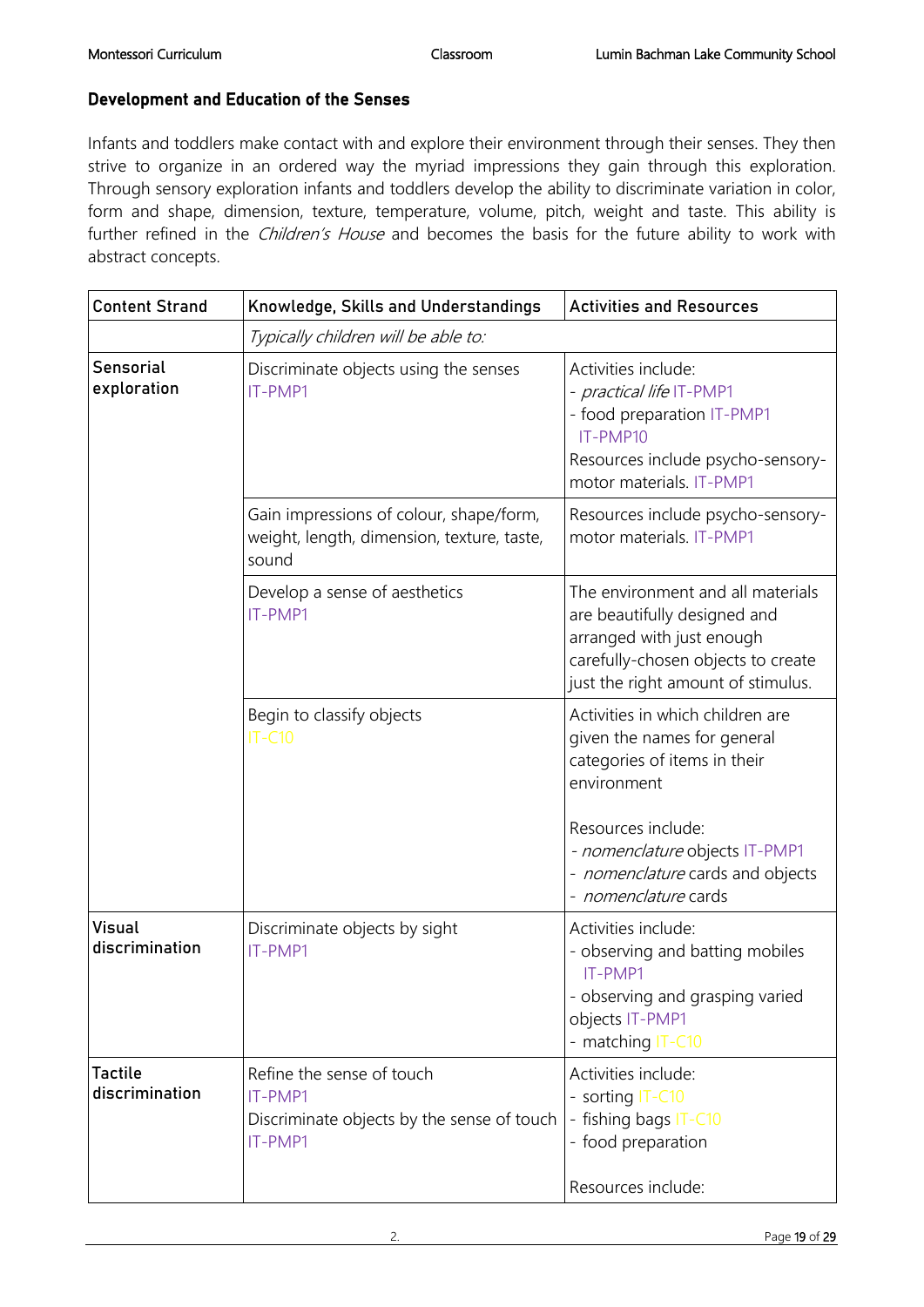|                                   |                                                                                       | - objects for tactile stimulation<br>IT-PMP1 IT-C1<br>- objects for tactile discrimination<br>IT-PMP1 IT-C1                                       |
|-----------------------------------|---------------------------------------------------------------------------------------|---------------------------------------------------------------------------------------------------------------------------------------------------|
| Auditory<br>discrimination        | Listen to the sounds of objects IT-ATL3<br>Identify objects by sound IT-PMP1          | Resources are objects for auditory<br>discrimination, including:<br>- rattles IT-PMP1<br>- balls with a rattle inside IT-PMP1<br>-shakers IT-PMP1 |
|                                   | Experience timbre, rhythm and beat                                                    | Activities involving music and<br>movement, including:<br>- singing IT-PMP4<br>- using percussion instruments                                     |
| Olfactory and<br>gustatory        | Experience and identify different foods by<br>smell, taste and sight IT-PMP1 IT-PMP10 | Activities include:<br>- food preparation IT-ATL3<br>IT-PMP1<br>- work with <i>nomenclature object</i><br>IT-PMP1                                 |
| Stereognostic<br>$\text{sense}^1$ | Gain knowledge of an object by feeling<br>around it IT-PMP1                           | Activities include:<br>- general fishing bag IT-PMP2<br>- classified fishing bag IT-PMP2<br>- paired objects fishing bag IT-<br>PMP <sub>2</sub>  |

## Fundamental Life Skills in the Infant Community

 $\overline{a}$ 

Learning fundamental life skills, called *practical life* by Montessori educators, is the component of the Lumin Bachman Lake Community School Program that links Montessori settings for toddlers with the home. The activities in this area of the environment exploit the desire of toddlers to imitate the adults around them, particularly in self-care, food preparation and care of the environment.

Toddlers love order and strive for independence. Both these impulses find expression in Montessori practical life activities designed for this age group. Through these activities toddlers build and refine motor skills, including whole body equilibrium and coordination, as well as fine motor skills, specifically the transition from palming to pincer grip. Practical life activities for children of this age originate in the home and capitalize on very young children's intense interest in food and their desire to imitate adults. Independence is fostered and movement refined through the use of these activities.

The child will be shown how to do a *practical life* activity and is then free to choose this activity at any time. When toddlers are engaged in self-chosen *practical life* activities, they strive to execute precise movements to achieve a goal, in the process building and refining voluntary control of both movement and attention through repetition and the opportunity to work at their own pace uninterrupted. When toddlers are free to complete cycles of work without interruption, they learn to bring their attention under voluntary control, to exercise the will in Montessori terms, and they are

<sup>&</sup>lt;sup>1</sup> The word 'stereognostic' comes from 'stereo' meaning 'around' and 'gnostic' meaning 'to know'. The term refers to sensory perception that combines visual and muscular exploration and memory. When used in Montessori contexts, it refers to the means through which young children gain knowledge by feeling around an object.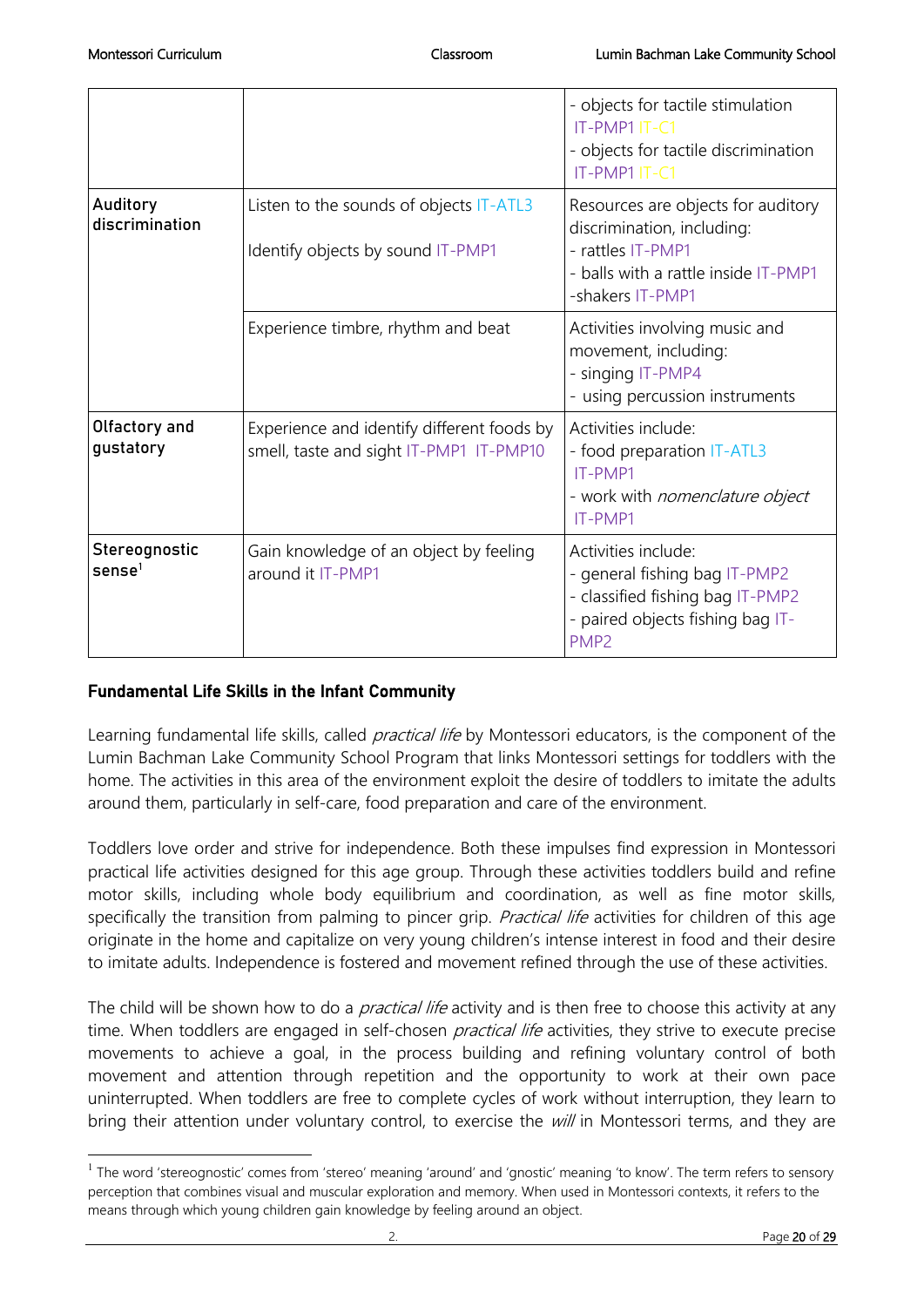able to concentrate for longer and longer periods. They also experience feelings of satisfaction and achievement that contribute to the development of confidence.

Practical life activities, and the equipment and utensils used in the activities, are already familiar to the children as they are the activities and implements that are used in the culture in which the children are living. They are matched to the children's size, strength and level of independence. Practical life exercises and activities are modelled by adults in lessons presented to individual children at point of need.

| <b>Content Strand</b>                                    | Knowledge, Skills and Understandings   Activities and Resources                                                              |                                                                                                                                                                                                                 |
|----------------------------------------------------------|------------------------------------------------------------------------------------------------------------------------------|-----------------------------------------------------------------------------------------------------------------------------------------------------------------------------------------------------------------|
| <b>Transition</b>                                        | During transition typically children will:                                                                                   |                                                                                                                                                                                                                 |
| (from home to<br>Montessori early<br>childhood settings) | Become familiar with an environment<br>outside the home IT-C3 ITC4 IT-PMP5                                                   | Activity within the setting, which is<br>familiar, home-like and a culturally<br>appropriate environment IT-SE2                                                                                                 |
|                                                          | Shake hands and greet another<br>$IT-C2 IT-C4$<br>IT-ATL1 IT-ATL2                                                            | Activities include:<br>- observing good models of adults<br>IT-SE11<br>- greeting and shaking hands IT-ATL1<br>IT-ATL2<br>- opportunities to interact with<br>others, using culturally-appropriate<br>greetings |
|                                                          | Remove shoes IT-PMP7 IT-PMP9                                                                                                 | Resources include:<br>- a place for shoe removal and<br>storage<br>IT-PMP7<br>- a low bench to sit on IT-PMP7                                                                                                   |
|                                                          | Store bag and clothes IT-PMP7 IT-PMP9                                                                                        | Resources include hooks or a cubby<br>for clothing and bag. IT-PMP7                                                                                                                                             |
|                                                          | Pour a drink IT-PMP9<br>Choose and prepare food for<br>themselves<br>IT-C6 IT-PMP9                                           | Resources include pre-measured<br>portions located within reach. IT-C6                                                                                                                                          |
|                                                          | Choose an activity<br>Set up a mat or table as a workspace<br>IT-C9 IT-PMP7 IT-PMP9<br>Wait and take turns<br>IT-SE8 IT-PMP9 | Activities are organized within reach<br>on low shelves. Adults model<br>behaviors.<br>Resources include:<br>- child-sized tables and chairs IT-C9<br>- work mats IT-C9                                         |
|                                                          | Develop a sense of belonging, being<br>and becoming IT-SE10 IT-SE13<br>Imitate the social norms of society<br>IT-SE3 IT-SE11 | Resources include:<br>- a multi-aged group of children<br>within same developmental phase<br>IT-SE5<br>- a supportive adult to observe,<br>model and with whom to interact                                      |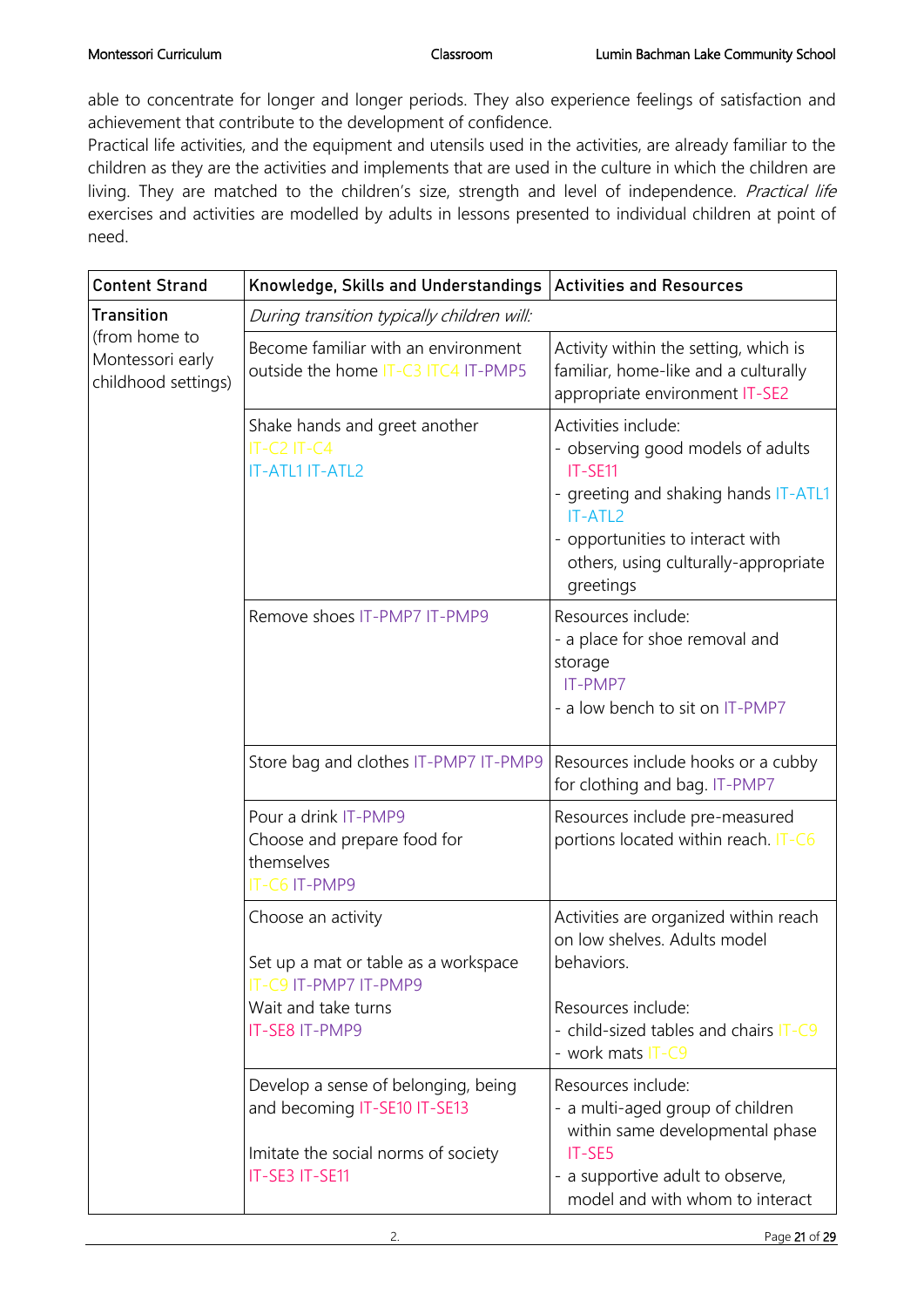|                | Develop more precise control of<br>voluntary movement and hand/eye<br>coordination IT-PMP6      | Activities for learning how to:<br>- carry furniture and equipment, e.g.<br>- chair, tray, mat, buckets, jug IT-<br>PMP <sub>6</sub><br>- pull out and push in a chair IT-<br>PMP <sub>6</sub><br>- roll and unroll a mat IT-PMP6<br>- prepare drinks and food IT-PMP6<br>Resources include functional objects<br>and implements matched to the<br>children's size, strength and dexterity. |
|----------------|-------------------------------------------------------------------------------------------------|---------------------------------------------------------------------------------------------------------------------------------------------------------------------------------------------------------------------------------------------------------------------------------------------------------------------------------------------------------------------------------------------|
| Care of person | Children develop and consolidate independence in:                                               |                                                                                                                                                                                                                                                                                                                                                                                             |
|                | Drinking IT-PMP7 IT-PMP9                                                                        | Resources are a water source and<br>glass within reach                                                                                                                                                                                                                                                                                                                                      |
|                | Food preparation and eating<br><b>IT-ATL8</b><br>IT-PMP7 IT-PMP9 IT-PMP10<br>IT-SE12<br>$IT-C5$ | Food preparation activities including:<br>- cutting IT-PMP9<br>- grating IT-PMP9<br>- juicing IT-PMP9<br>- mixing IT-PMP9<br>- shelling IT-PMP9<br>- kneading IT-PMP9<br>- peeling IT-PMP9<br>- modelling by adult and more<br>expert children IT-PMP9<br>Resources include utensils matched<br>to children's size, strength and                                                            |
|                |                                                                                                 | dexterity.                                                                                                                                                                                                                                                                                                                                                                                  |
|                | Toileting<br>IT-PMP7 IT-PMP9 IT-SE12                                                            | Resources include:<br>- accessible toilet matched to<br>children's size and level of<br>independence<br>- adult support                                                                                                                                                                                                                                                                     |
|                | Dressing and undressing<br>IT-PMP7 IT-PMP9<br>IT-SE12<br>$IT-C6$                                | Activities that include:<br>- washing hands IT-SE10<br>- cleaning teeth IT-SE10<br>- blowing nose IT-SE10<br>- brushing hair IT-SE10<br>- cleaning shoes IT-SE10<br>- role-modelling by adults and more<br>expert children<br>Resources include:<br>- storage hooks/cubbies and                                                                                                             |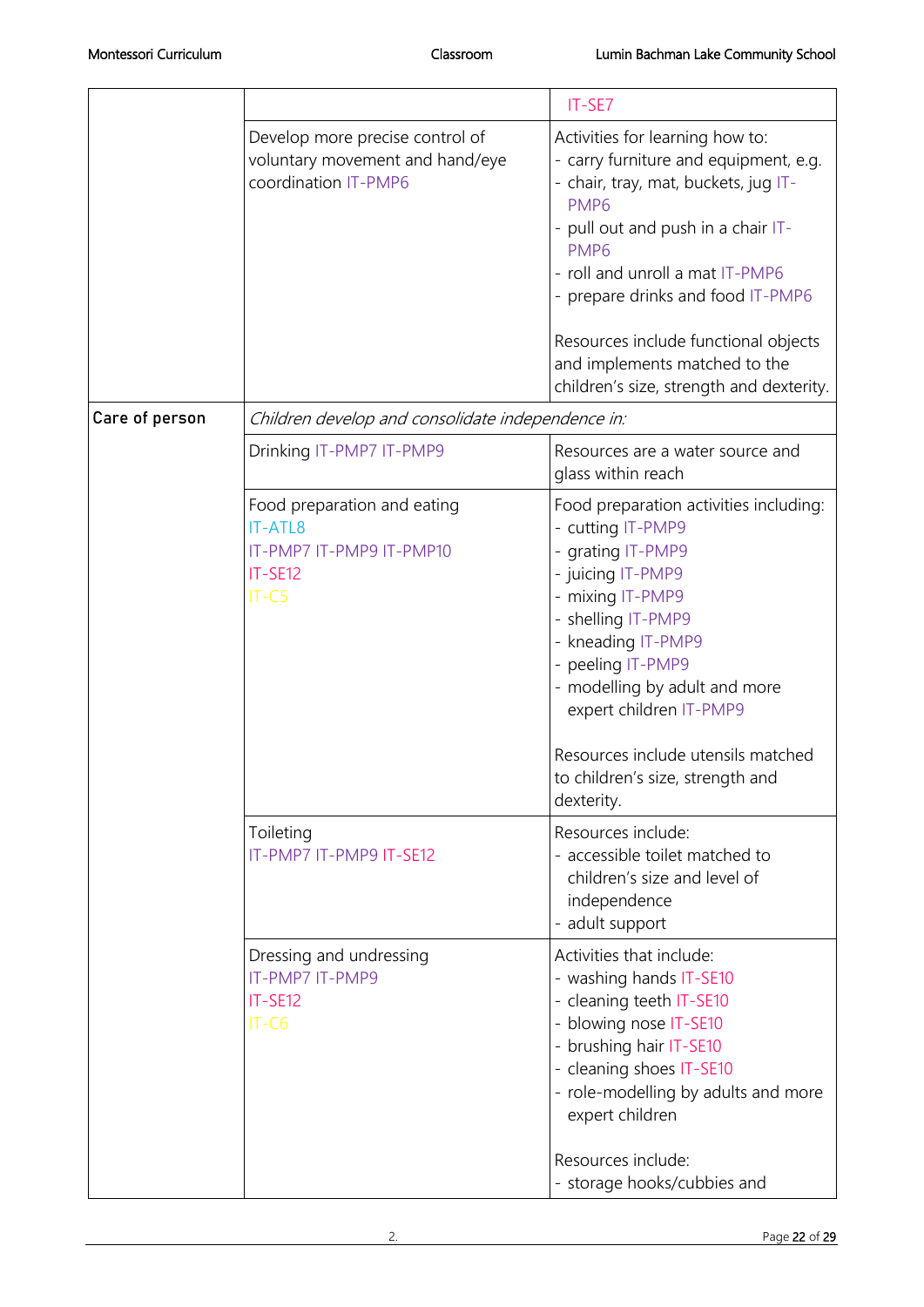|                                        |                                                                                          | furniture matched to children's size<br>and strength<br>- grooming area with mirror matched<br>to children's size<br>dressing frames for learning how to<br>use - buttons, zips and Velcro IT-SE12<br>$IT-C12$<br>- implements matched to children's<br>size, strength and dexterity                                                |
|----------------------------------------|------------------------------------------------------------------------------------------|-------------------------------------------------------------------------------------------------------------------------------------------------------------------------------------------------------------------------------------------------------------------------------------------------------------------------------------|
| Care of the                            | Typically children will be able to:                                                      |                                                                                                                                                                                                                                                                                                                                     |
| environment<br>(indoor and<br>outdoor) | Clean and care for the indoor<br>environment<br>IT-ATL9<br>IT-PMP7 IT-PMP9<br>$IT-C6$    | Activities include:<br>- dusting IT-ATL9<br>- cleaning mirrors and windows<br><b>IT-ATL9</b><br>- polishing wood IT-ATL9<br>- washing cloths IT-ATL9<br>- washing and drying dishes IT-ATL9<br>- sweeping IT-ATL9<br>- beating rugs IT-ATL9<br>- scrubbing tables IT-ATL9<br>- role-modelling by adults and more<br>expert children |
|                                        |                                                                                          | Resources include implements<br>matched to children's size, strength<br>and dexterity.                                                                                                                                                                                                                                              |
|                                        | Clean up spills<br>IT-PMP7<br>$IT-C7$                                                    | Activities include wiping, mopping<br>and sweeping using implements<br>matched to children's size, strength<br>and dexterity. IT-PMP9                                                                                                                                                                                               |
|                                        | Care for plants and garden<br><b>IT-ATL6</b><br>Observe and appreciate nature<br>IT-ATL4 | Activities include:<br>- dusting and wiping leaves IT-ATL9<br>- arranging flowers IT-ATL9<br>- planting and watering plants IT-<br>ATL <sub>9</sub><br>- growing seeds IT-ATL9<br>- raking and sweeping IT-ATL9<br>Resources include implements<br>matched to children's size, strength<br>and dexterity.                           |
|                                        | Care for animals<br>IT-ATL6 IT-ATL9 IT-PMP7                                              | Activities include:<br>- learning appropriate behavior<br>around animals IT-PMP10<br>- feeding animals<br>- caring for animals' habitat                                                                                                                                                                                             |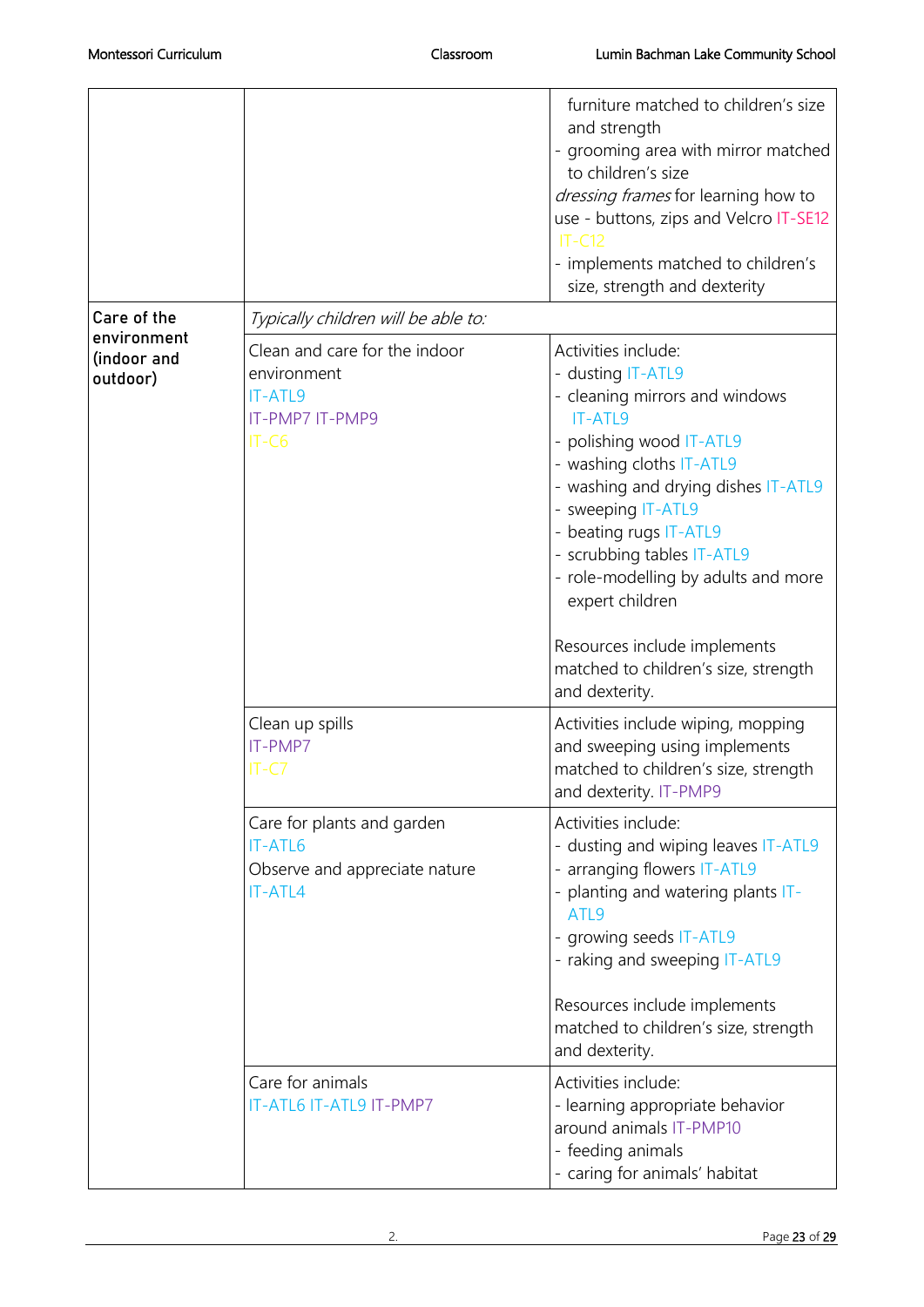|                         | Develop a connection with reality and<br>purposeful work IT-C2 IT-C4                                                                                      | All <i>practical life</i> activities<br><b>IT-ATL7</b>                                                                                                                                                                                                                                                                                                 |
|-------------------------|-----------------------------------------------------------------------------------------------------------------------------------------------------------|--------------------------------------------------------------------------------------------------------------------------------------------------------------------------------------------------------------------------------------------------------------------------------------------------------------------------------------------------------|
|                         | Develop a responsibility for the<br>environment IT-C2                                                                                                     | All <i>practical life</i> activities<br><b>IT-ATL9</b>                                                                                                                                                                                                                                                                                                 |
| <b>Social relations</b> | Typically children will:                                                                                                                                  |                                                                                                                                                                                                                                                                                                                                                        |
|                         | Acquire appropriate language<br>IT-LC1                                                                                                                    | Resources include:<br>- modelling by adults and other<br>children IT-C11<br>- supportive adults and other<br>children to observe, imitate and<br>with whom to interact IT-SE1                                                                                                                                                                          |
|                         | Experience interactions with others<br>IT-ATL1 IT-SE5 IT-SE9 IT-SE12 IT-SE13<br>IT-C2 IT-PMP1                                                             | The resources are adults and other<br>children in the environment. IT-SE3                                                                                                                                                                                                                                                                              |
|                         | Begin to acquire culturally appropriate<br>customs and manners IT-C3                                                                                      | Adults model behaviors at point of<br>need. IT-SE9 T-PMP10                                                                                                                                                                                                                                                                                             |
|                         | Develop awareness of self and others<br>IT-SE5 IT-SE7 IT-SE9 IT-SE10<br>IT-SE11 IT-SE13<br>Experience taking turns<br><b>IT-ATL5</b><br>IT-C1 IT-C3 IT-C4 | Children are respected as individuals<br>and are free to choose and complete<br>their own work.<br>The environment is prepared so<br>children have space for their own<br>work.<br>The number of each set of materials<br>is limited, generally only one of each<br>set. In this way children learn to value<br>each activity and to take turns. IT-C3 |
|                         | Preparing food for others to share<br>IT-C5 IT-SE4 IT-SE8                                                                                                 | Food preparation activities include:<br>- making bread<br>- cutting up fruit                                                                                                                                                                                                                                                                           |

#### **Mathematics**

One of the human tendencies is to measure the world and to calculate quantities. Infants are born with this tendency, which is called the 'mathematical mind' by Montessori educators. From birth infants observe and respond to measurable physical relationships in their environment in order to be able to orient themselves to the environment and to make sense of it. They assess, measure, hypothesize, order and classify as they explore their environment with their senses and learn to operate in their environment. To crawl or walk from A to B involves assessment and calculation. Up to three years of age this is done unconsciously and by using the senses.

Many of the activities in Montessori settings prepared for infants and toddlers provide sensory experience of mathematical relationships. Some examples are:

- The Montessori materials provide experiences with dimension and form, sequencing, patterns, order and comparison. They also encourage reasoning and calculation.
- The Montessori environment and program provides experiences in shape and space, time and predictability and enhances working memory.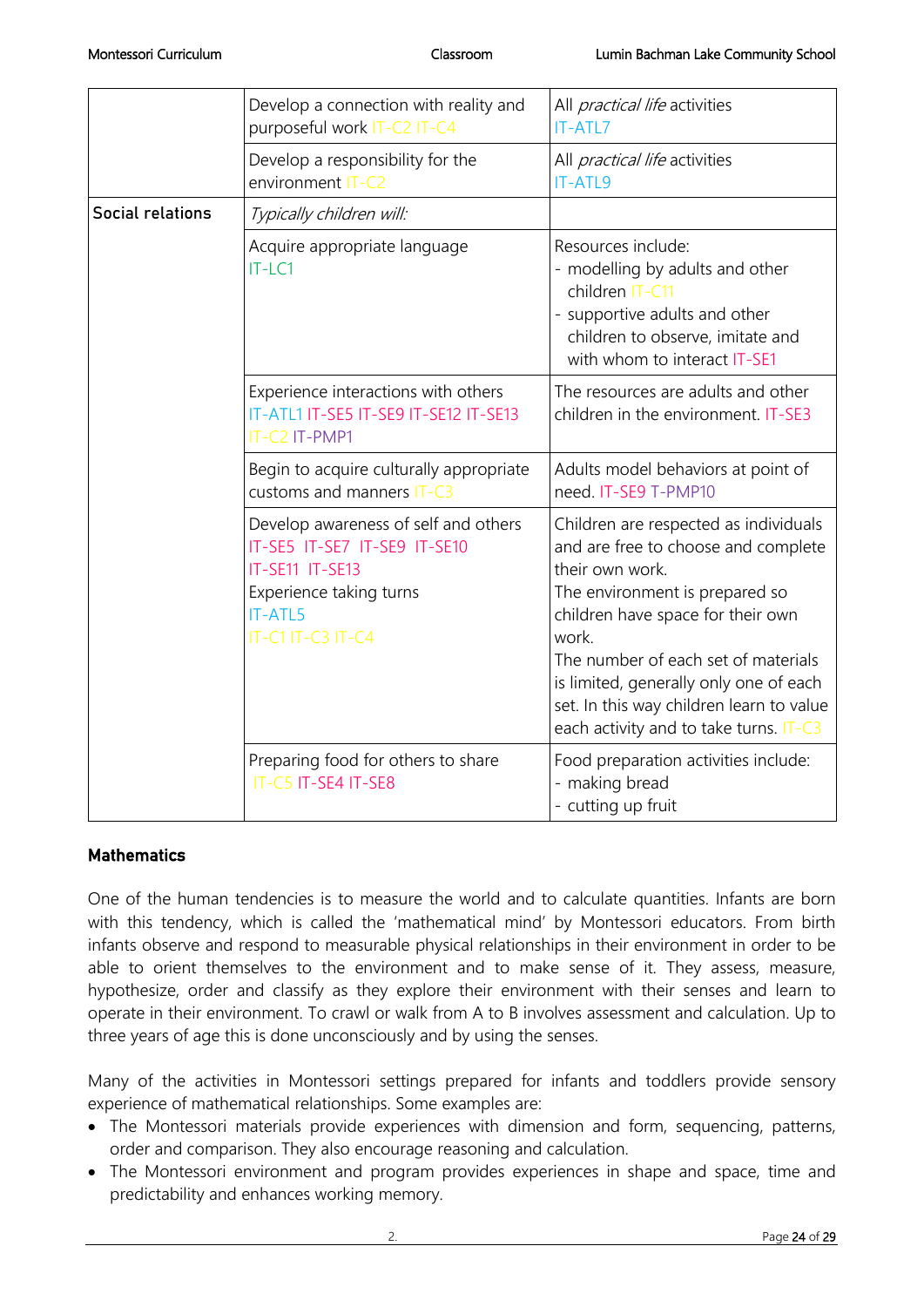- Food preparation activities provide experience with measuring, quantity, weight, volume, sequencing and fractions.
- Puzzles, exact matching of nomenclature objects and cards, table setting, and flower arranging provide one-to- one correspondence. ITC10
- Language materials provide classification experiences.
- Washing hands, dishes and cloths provides experience with volume, weight and sequencing.
- Sand play provides experience with quantity, volume, weight, measurement and area.
- Songs, poems and finger plays provide experience with number.
- Counting books provide number experience
- Mathematical language pervades the environment 'more/less', 'right/left', 'up/down', 'high/low', 'in/out', 'big/little', 'large/small', 'heavy/light', 'some', 'full/empty', 'same/different', 'near/far', 'under/over', 'open/close', 'here/there', 'fast/slow', 'today/yesterday', etc.

These experiences in the Nido and Infant Community provide indirect preparation for the introduction of more formal concrete mathematical materials in the Montessori preschool setting, the Children's House.

#### Science, Geography and History

Children from birth are interested in the world around them. They observe the natural world and absorb the culture of the society into which they are born. Children are fascinated by the way the world works, by the life of plants and animals, by the features of the places they find themselves in and by the customs and stories of the people around them.

In later educational contexts these interests are taken up formally in the study of science, geography and history. In the Lumin Bachman Lake Community School Program they are integrated across the curriculum. Often children pursue their interest in science, geography or history as an extension of the exercises of the senses, because it is through the senses that children first perceive, observe and explore phenomena related to these fields of study.

In the *Nido* and *Infant Communities*, children experience nature informally through sensory experiences inside and outside the classroom. Many experiences happen spontaneously in the garden, for example:

- planting seeds
- watering plants
- cleaning leaves
- raking leaves
- arranging flowers
- observing animals

#### Creative Arts

#### **Music**

Music, in the Montessori view, is like language; it is an aspect of human expression that is integrated into daily life. From birth children delight in and respond to music. Often this delight is expressed through movement. The exercises of practical life build foundation skills in whole body and fine motor control of movement and hand-eye coordination children can use to participate more effectively in musical activities and exercises.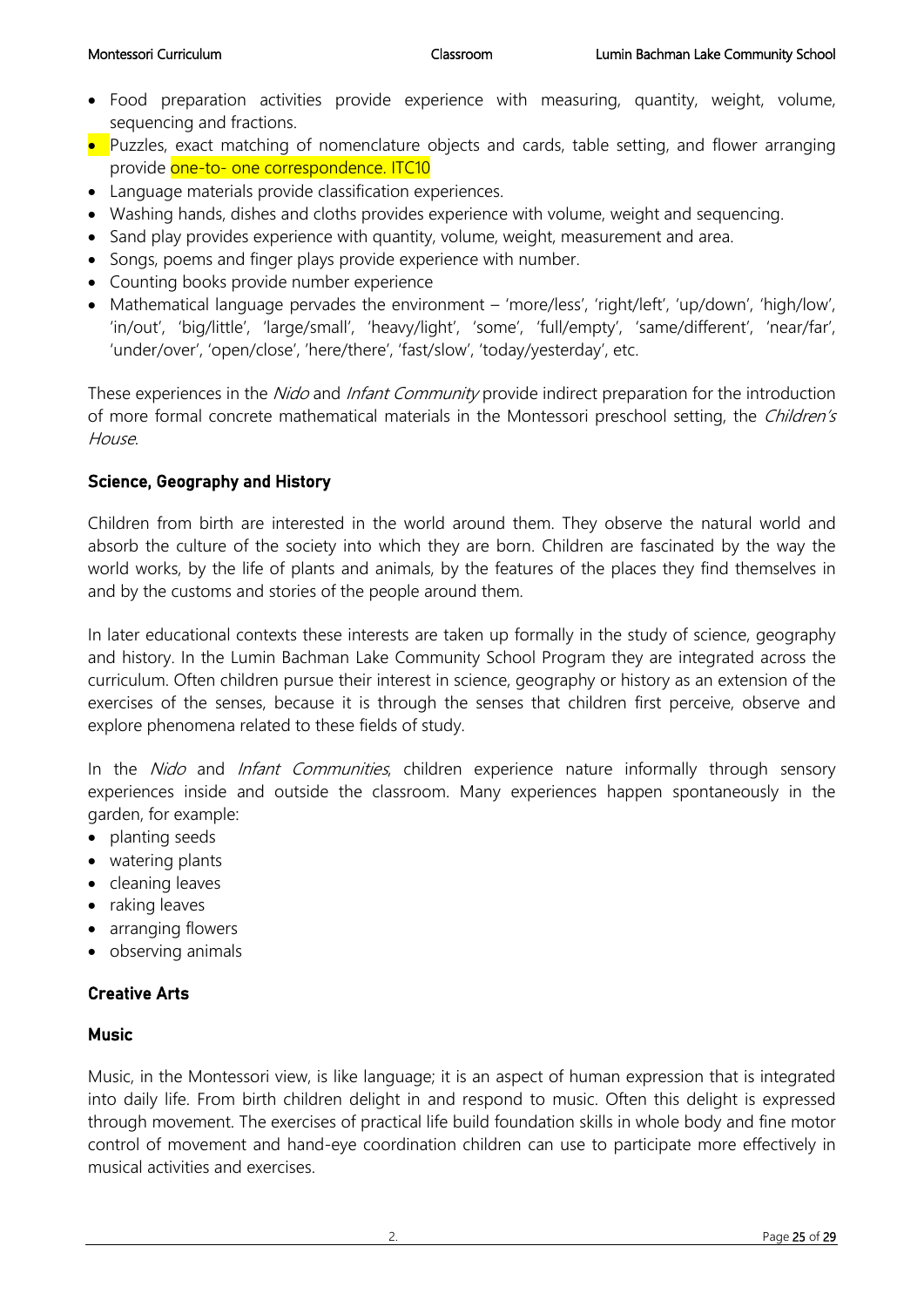In *Infant Communities* music and movement are integrated in activities that include:

- listening activities in which children move to music
- playing simple percussion instruments
- sense exercises in auditory discrimination
- games involving singing and movement

| <b>Content Strand</b>                          | Knowledge, Skills and Understandings   Activities and Resources                                                      |                                                                                                                                                                                                                                                           |
|------------------------------------------------|----------------------------------------------------------------------------------------------------------------------|-----------------------------------------------------------------------------------------------------------------------------------------------------------------------------------------------------------------------------------------------------------|
|                                                | Typically children will:                                                                                             |                                                                                                                                                                                                                                                           |
| Music:<br>auditory<br>discrimination           | Listen to the sounds of objects<br><b>IT-ATL3</b><br>Identify objects by sound<br>Experience timbre, rhythm and beat | Activities include:<br>- singing<br>- identifying different voices<br>Resources include:                                                                                                                                                                  |
|                                                |                                                                                                                      | - rattles<br>- balls with a rattle inside<br>- percussion instruments<br>- sounds in the environment                                                                                                                                                      |
| Music:<br>timbre                               | Listen to and play simple instruments                                                                                | Resources include a range of<br>percussion instruments.                                                                                                                                                                                                   |
| Music:<br>Self-expression<br>IT-ATL8<br>IT-SE6 | Develop the skills to express themselves                                                                             | Activities involving self-expression in<br>music, movement and drama,<br>including: IT-C13<br>- singing IT-C13 IT-SE5<br>- movement and dancing IT-C13<br>- playing percussion instruments<br>$T-C13$<br>- movement games IT-C13<br>- finger plays IT-C13 |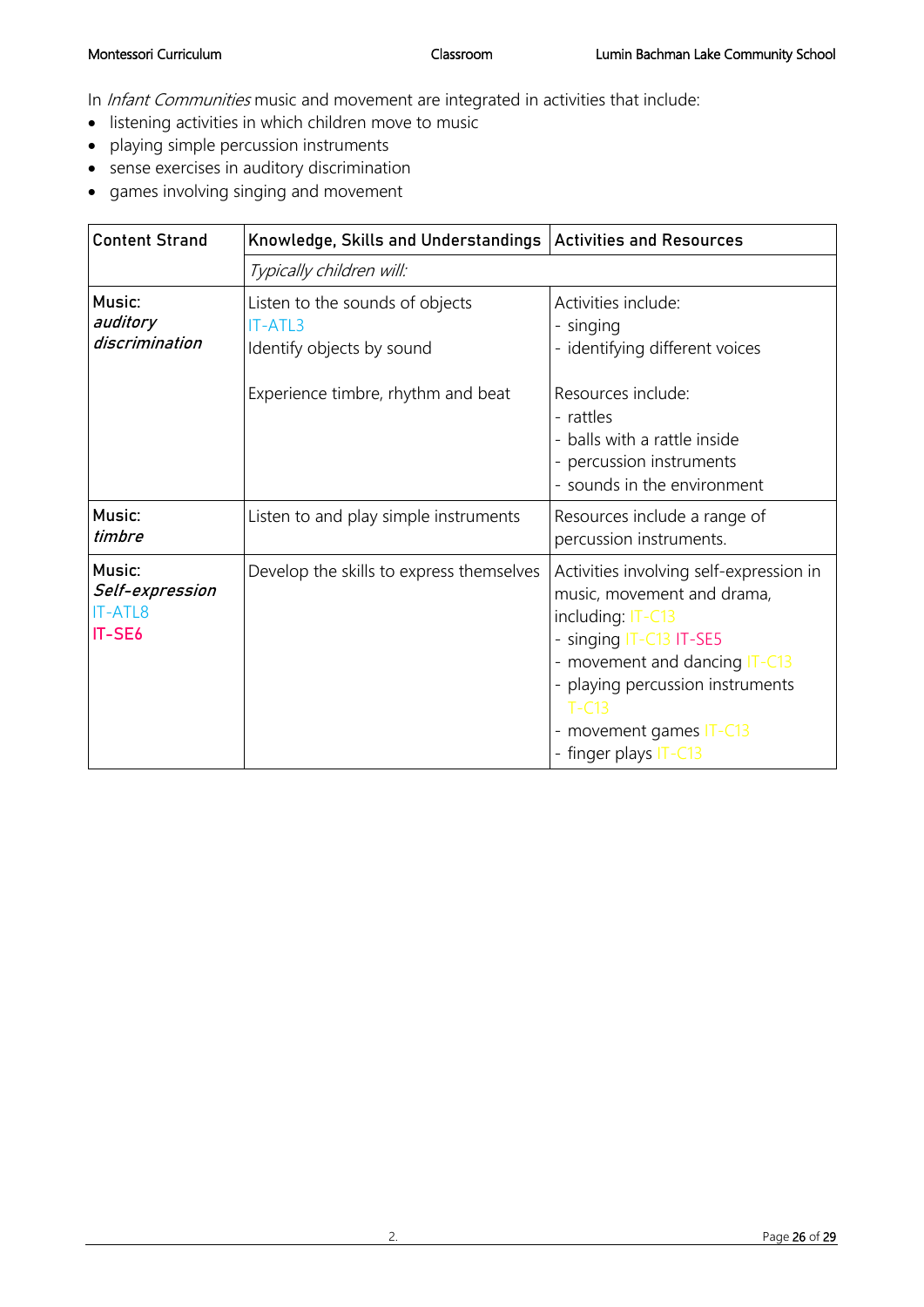#### Movement and Dance

The development and refinement of movement is an integral part of the child's development from birth to six years of age. The ability to appreciate dance and to be able to move one's body as a form of expression is an important facet of children's development. The focus on specific movements can assist children's development in many other areas, for example whole body coordination. Dance is also an important aspect of health and physical exercise. Young children have a natural sense of rhythm and often lack inhibition so dance comes naturally and spontaneously to them.

In Infant Communities movement is one of the most critical components of the environment. Dance is experienced through movement and music activities.

#### Visual Arts

Artistic expression was considered by Dr Montessori to be one of the fundamental needs of humans. In particular, she encouraged children to draw. She felt that if children have fine motor control of the hand, learned through the exercises of practical life, combined with trained skills in perception, learned through the exercises of the senses, they would be able to create visual art works of a high quality.

In *Infant Communities* art activities include sewing, cutting, painting, gluing, drawing, working with clay and flower arranging.

#### Parent Education

Montessori education is *an aid to life* and is not restricted to the prepared environment. An important part of Montessori education is working with parents, families and the community to foster understanding and appreciation of the extraordinary development of young children from birth to three years of age.

Montessori educators provide parents with as much information as possible about child development at this stage, how parents can nurture that development and the way the Montessori approach can support that development. The ways this is achieved include:

- group socializations (group connections)
- classroom observations
- provision of videos, DVDs, books and articles
- discussion groups
- home visits.

Throughout the year there are regular individual meetings offered to parents and prospective parents.

Adults awaiting the birth of a baby and those waiting to adopt may also be invited to attend these environments to observe and gain understanding of infant development. It is part and parcel of the role of the trained Montessori Assistant to Infancy to promote understanding of development at all times. For this reason, parent information sessions are not restricted to parents of children attending Montessori centers.

#### Family Support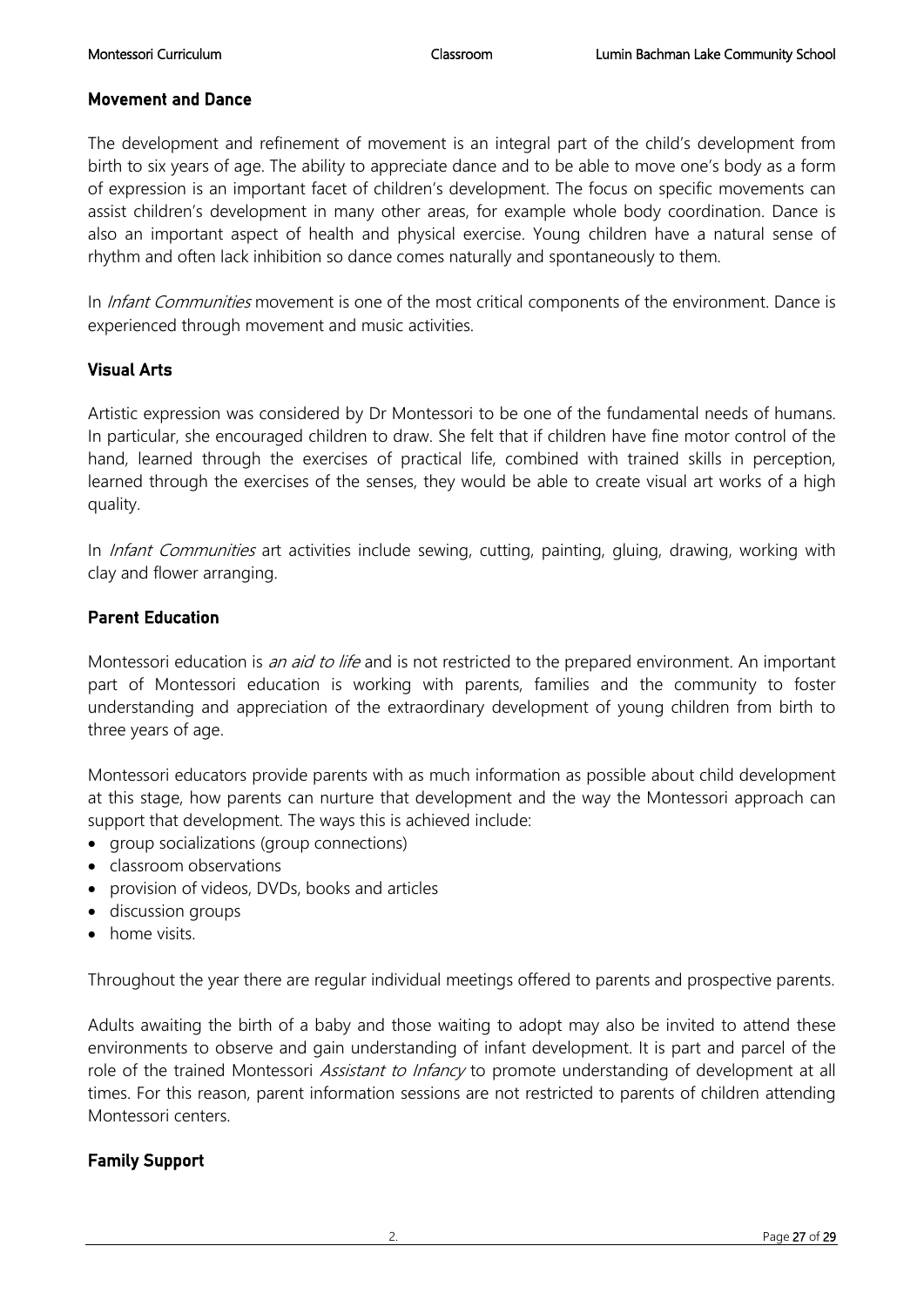Early childhood settings are often the first point of contact for families needing additional support. Montessori early childhood settings aim to be a welcoming community center, a place of learning, and a safe place for children. The Montessori approach recognizes that children come from widelyvaried family settings, and that culture, home life and family situation all affect learning and development. Family support may include consultations in the home or at the centre, referrals to other services, support in crisis situations, and informal information and advice.